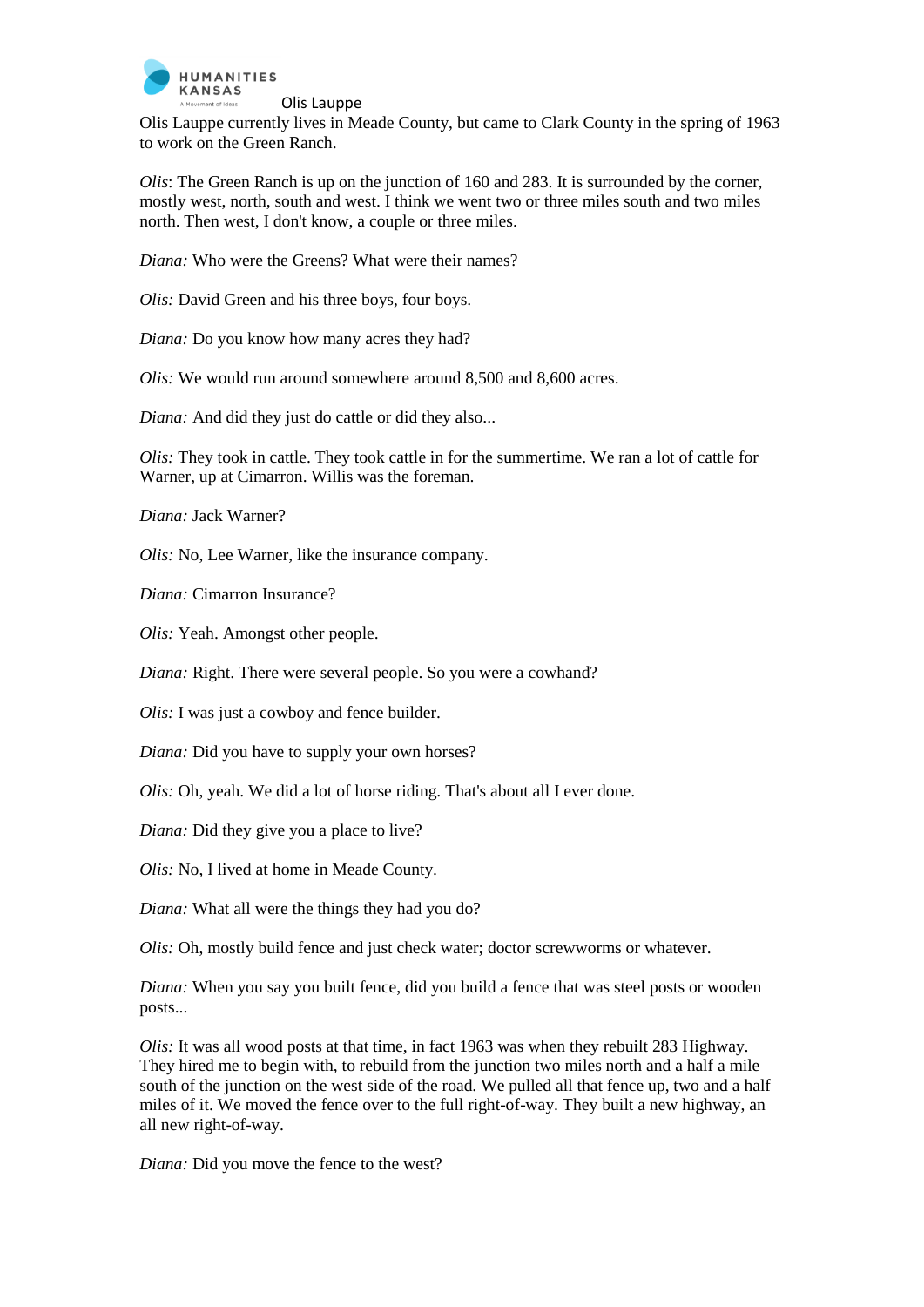

*Olis:* Yes, moved it over there, how many feet, I don't know, 80 foot or better or 120 foot. And then we rebuilt it.

*Diana:* Five wire? Four wire?

*Olis:* Four wire. All hedge-posts, wood hedge-posts.

*Diana:* Where would they get the posts and wire from?

*Olis:* We pulled the old posts... on the Green Ranch, you pulled the old posts and set them over and used them again. We'd stretch them out and made them all work. If it was a rotten post, we threw it away. But we'd stretch them out a little bit and made it all work so they didn't have to buy any materials.

*Diana:* Did you have a fencepost digger?

*Olis:* A posthole digger? Oh yeah, we borrowed one from Charlie Green.

*Diana:* Was it hooked to a tractor?

*Olis:* A little Ford Tractor. We borrowed it from Charlie Green.

*Diana:* Did you have to dig any holes by hand?

*Olis:* No, we just had to clean them out, is all.

*Diana:* So how deep did you make the holes?

*Olis:* Oh, three foot anyway.

*Diana:* About how long did it take you to do that?

*Olis:* Oh, I don't know. At that time, you done it all by hand. Well, we went around the rest of the fence on the Green Ranch, it was actually Arnold Burns. We started there in January, February, and we finished up there around the 1st of April, and we started getting cattle in. Then I stayed and helped cowboy. Then I left in May of '63.

*Diana:* When you did cowboy stuff, was it because it was springtime?

*Olis:* We branded baby calves and worked calves, just regular spring branding. Then we rode pastures and checked water, just general ranch work.

*Diana:* Was it a cow/calf operation?

*Olis:* It was, except on that Burns property. That was all yearling cattle taken in. But Dave Greene, we worked for him and I actually worked for him, he was the boss on the whole deal and we branded calves for him that spring.

*Diana:* Did you use a chute?

*Olis:* No, we rastled them by hand.

*Diana:* You roped?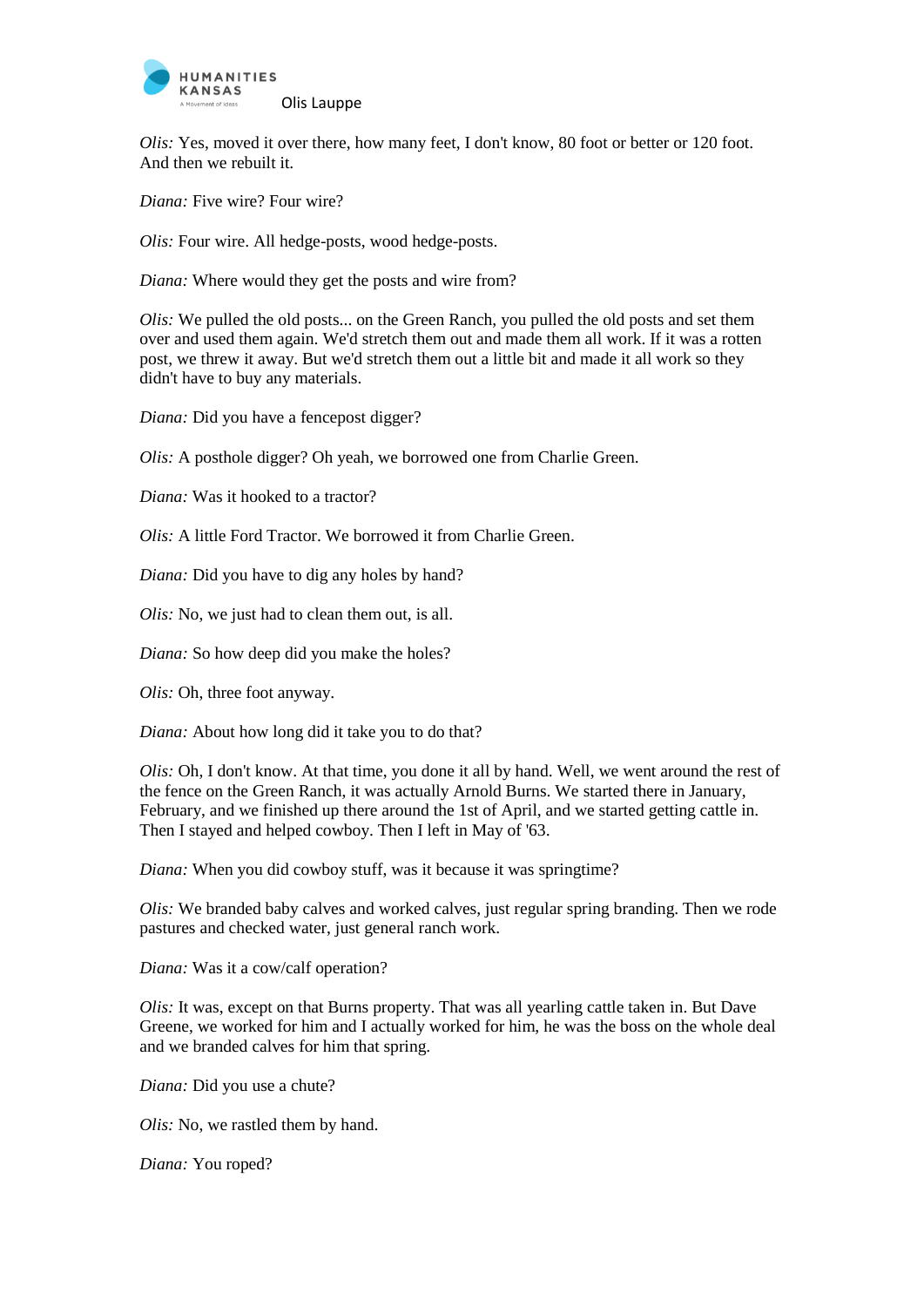

*Olis:* No, we just penned them up in the corner and busted them down by hand. And that's the way we did it.

*Diana:* Yeah. So how did you heat the branding irons?

*Olis:* You know, I think we had a wood fire. We dug a pit in the ground where we could throw wood. I'm pretty sure that's how we heated them.

*Diana:* So about how many baby calves would you brand?

*Olis:* Oh, I don't know. We probably did a 130 or 140 head.

*Diana:* About how large was the crew?

*Olis:* There were just three of us. We worked all day!

*Diana:* A couple of days?

*Olis:* Probably, I would think so.

*Diana:* So, you rode pastures on a horse?

*Olis:* Oh yeah. We didn't ride in a pickup. You couldn't get across the canyon. We rode horseback. Hell, I rode horseback more than I rode in a pickup until about 1990.

*Diana:* Did you have more than one horse that you rode in a day?

*Olis:* Oh, yeah. You had one you'd ride today and one tomorrow. You had to trade them off. If you rode hard all day, you would ride your horse down and you wouldn't have no horse.

*Diana:* Did you have a favorite type of horse that you rode?

*Diana:* Oh, no, all horses that I could ride, to me, was kind of a favorite.

*Diana:* Had you trained them yourself?

*Olis:* Yes. Most of them.

*Diana:* You raised them from colts?

*Olis:* Yes, I broke them myself.

*Diana:* So they were very familiar with you and you didn't have a lot of crow hopping when you went to work in the morning?

*Olis:* No, after you ride the hell out of them for a week; they quit that. They get different ideas.

*Diana:* OK, did you work for the Greens again or just that year?

*Olis:* Well, I did in '73 or '74. I checked some cattle for Greens. Dave hired me to look after some cattle for them, and I done it on horseback.

*Diana:* Is this green with an E on the end of it. Yeah. Then you mentioned Burns' pastures.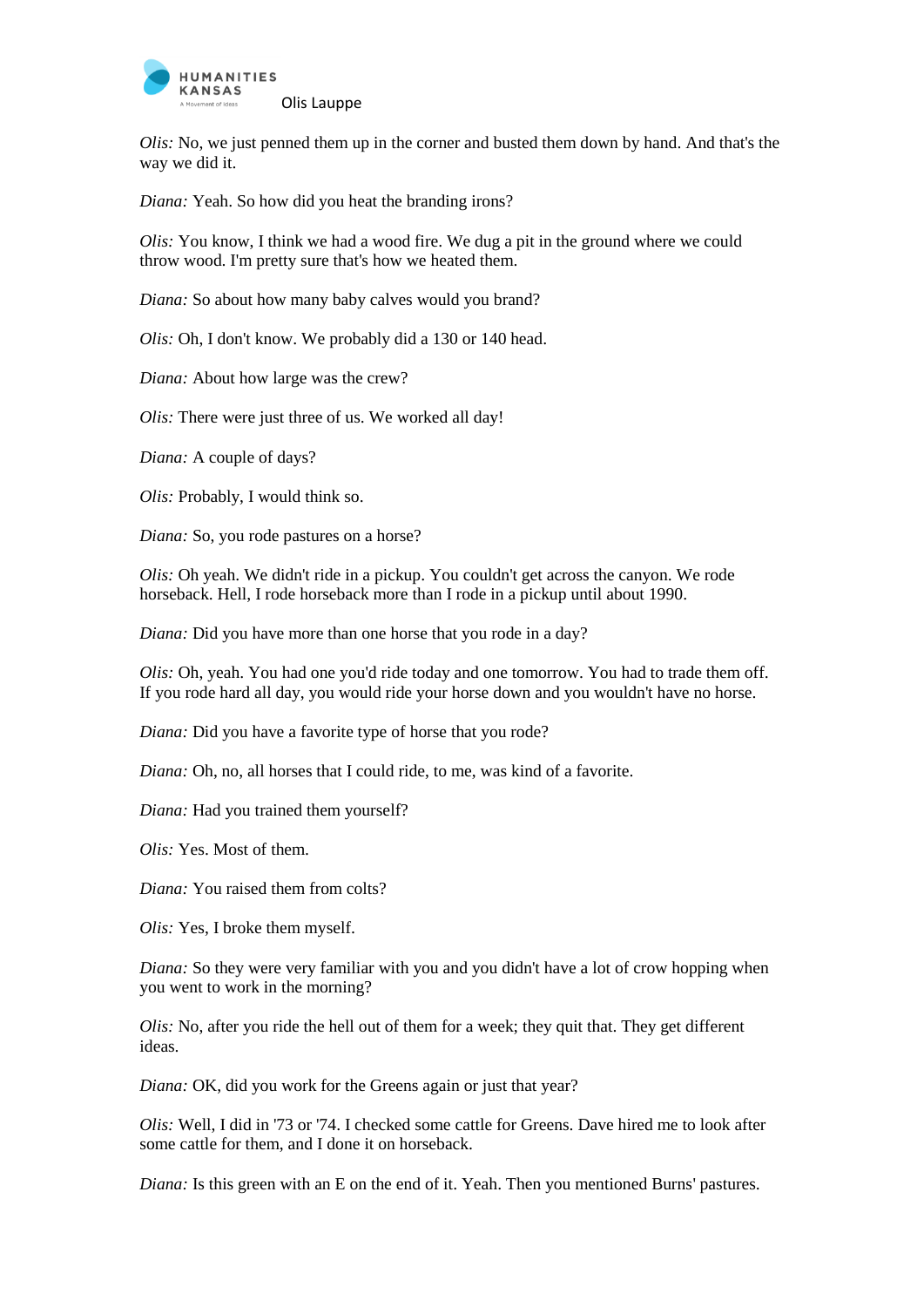

*Diana:* Was that the "Bern" or was it "Burn"? Like Stacy Burns.

*Olis:* No, it wasn't Stacy Burns. It was Arnold Burns.

*Diana:* So then, you came back and did some more work in that area, right?

*Olis:* Well, I left there and went down there on the Profit ranch with Gaylord Allen, and I was there about two months. We did some fence work and did some work down on the corrals. We fixed a little feed pen down there and picked up some patch-up work. And we branded calves for everybody. We worked cattle everywhere.

*Diana:* Was Gaylord the foreman?

*Olis:* He was the owner. He leased the property from Profitt.

*Diana:* And you did the pretty much the same things.

*Olis:* We did the same thing. There wasn't no tractor driving. We did it on horseback.

*Diana:* Did he raise any grain or feed to feed his cattle?

*Olis:* No.

*Diana:* Did Gaylord do cow/calf?

*Olis:* It was cow/calf.

*Diana:* Did he raise them from babies?

*Olis:* He had his own cow herd.

*Diana:* Did he ever go buy some at the sale?

*Olis:* Not that I ever knew of.

*Diana:* Did he sell his calf crop every year?

*Olis:* Yes. He kept back some heifers; he kept back replacements. But the rest of them, he'd usually sell them out to whoever would buy them. Jim Shaw, I think, bought a lot of them. We delivered a lot of calves to him.

*Diana:* To the feed yard?

*Olis:* He was just starting up the feedyard down there. We delivered a lot of calves down there.

*Diana:* Did he ever take any to the sale barn?

*Olis:* Not very many, cull cows and stuff like that, you know.

*Diana:* Would that be to the Ashland Sale?

*Olis:* Well, I think he maybe went to Winter Livestock with them.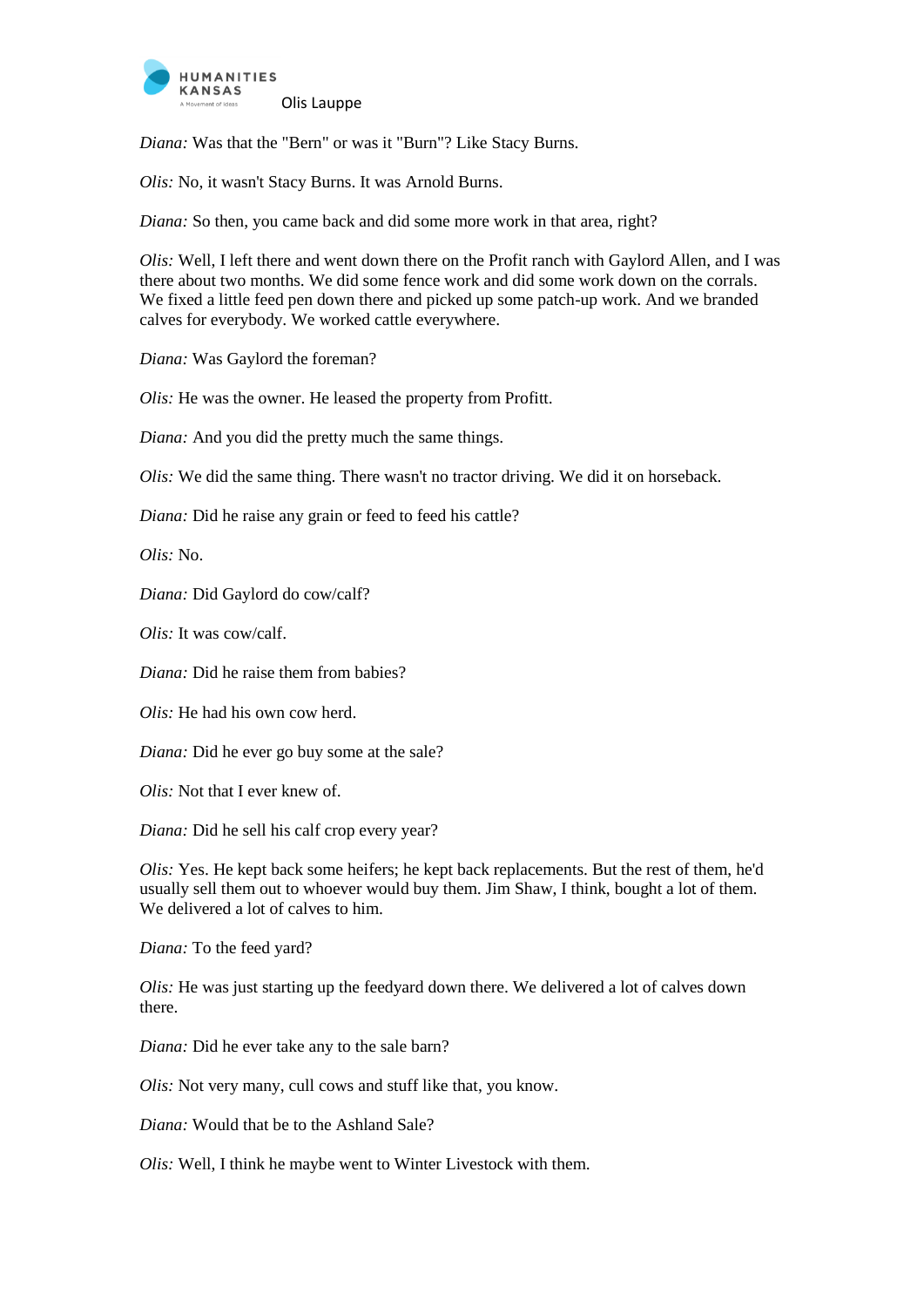

*Diana:* In Dodge?

*Olis:* Yes. Most of them, he sold right there on the ranch. Buyers would come out to the ranch. They would agree on a price.

*Diana:* Back there in the 80s, 70s?

*Olis:* That would have been in the 60s.

*Diana:* So what was the price of cattle about that time?

*Olis:* Oh gosh, I don't know. If you got 45 cents for a yearling, a 700-pound yearling, you were doing well. You could start your own bank, you were doing good.

*Diana:* Were they able to keep all the cattle just on pasture or did they have to do some supplemental feeding?

*Olis:* The only supplemental feeding we did was in the wintertime. Cake and grass. If there came a storm, we fed hay. Otherwise, they had enough grass. If you stocked your pastures right, you could raise your own grass. That's the way it's supposed to be done.

*Diana:* Did they had a grass management policy?

*Olis:* Well, back then, it probably wasn't "grass management". It was just the way you did it. So many acres per cow/calf. That was probably 20 to 22 acres, minimum.

*Diana:* What was the water source?

*Olis:* Creek and windmill.

*Diana:* But there wouldn't have been any solar back then?

*Olis:* Oh no, no. It was all windmills and creek water.

*Diana:* Did you have to fix the windmills?

*Olis:* Yes. We fixed our own windmill.

*Diana:* It if you had a really broken windmill, who would you call?

*Olis:* We fixed it.

*Diana:* You mentioned there were canyons and stuff. Tell me a little bit about the pastures. Were they flat in parts? Rolling hills?

*Olis:* Creek bottoms, sandy hills, canyons, gullies, hills. There was buffalo grass, grama, big blue, little blue, Indian grass. But we have the same today.

*Diana:* There was a lot of good coverage of grass?

*Olis:* Oh yeah, except in a drouth. In a drouth, you overgraze. You can't help it.

*Diana:* In those kind of years, did he cut back on his cattle herd?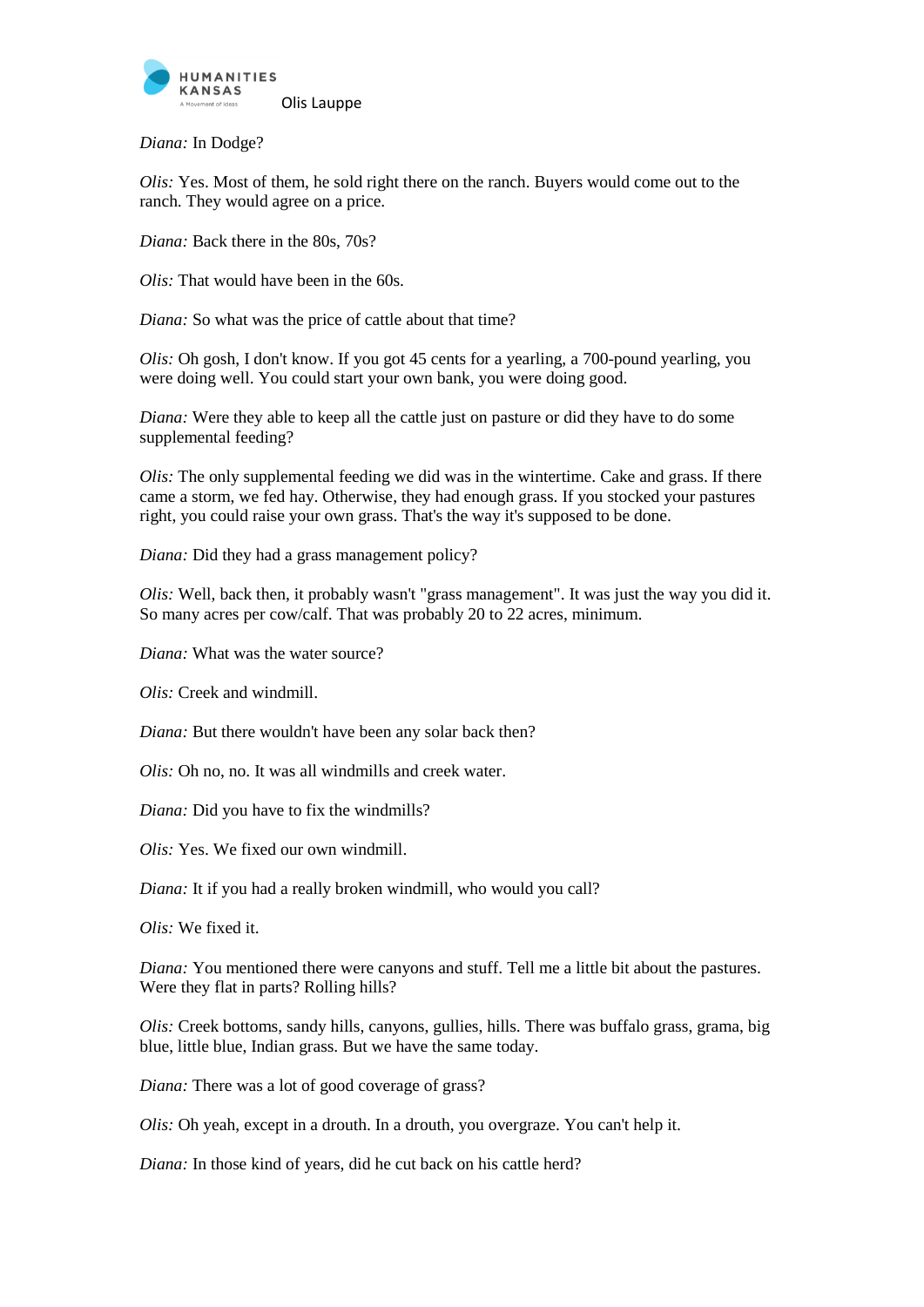

*Olis:* In drouth years.

*Diana:* So he'd mainly sell off the old cows?

*Olis:* Yeah, you cull the old cows out and then once in a while, they could lease a little pasture somewhere else, you know, and give you a little relief.

*Diana:* So he basically was leasing a ranch from somebody?

*Olis:* Yes.

*Diana:* Was it so much an acre for the pasture?

*Olis:* It was on a per-acre basis and I don't know...

*Diana:* Do you think that was contracted year to year or did he have a long lease?

*Olis:* You know, back then, I don't know if it was just word of mouth handshake. That's the way to do it really.

*Diana:* Right, so they just come to agreement on how much they were going to do?

*Olis:* Yes, they'd just sit out at the windmill and the corrals and argue it out and that's the way we're going to do it and shake hands on it. And it was valid.

*Diana:* And would it be OK? Each year they do that?

*Olis:* Well, no. If nobody complained, they just kept it like they did last year. And I still do that on some of mine today.

*Diana:* Yes. It's very common.

*Olis:* I have places I lease out, and I've got a contract for my own personal stuff, I have a contract but it's just like... It may be five years old, but it's still valid.

*Diana:* So in the contract, you set down how much per acre for so how many acres?

*Olis:* Yes.

*Diana:* Do you lease from different people?

*Olis:* I don't any more, but I did at one time. I had four or five landlords.

*Diana:* Would you lease wheat crop to have wheat pasture for them?

*Olis:* I have done that.

*Diana:* Was that common?

*Olis:* It was common back then, too.

*Diana:* When it came time... well, since he had cow/calves, did he move them from one pasture to another like from spring pasture to winter?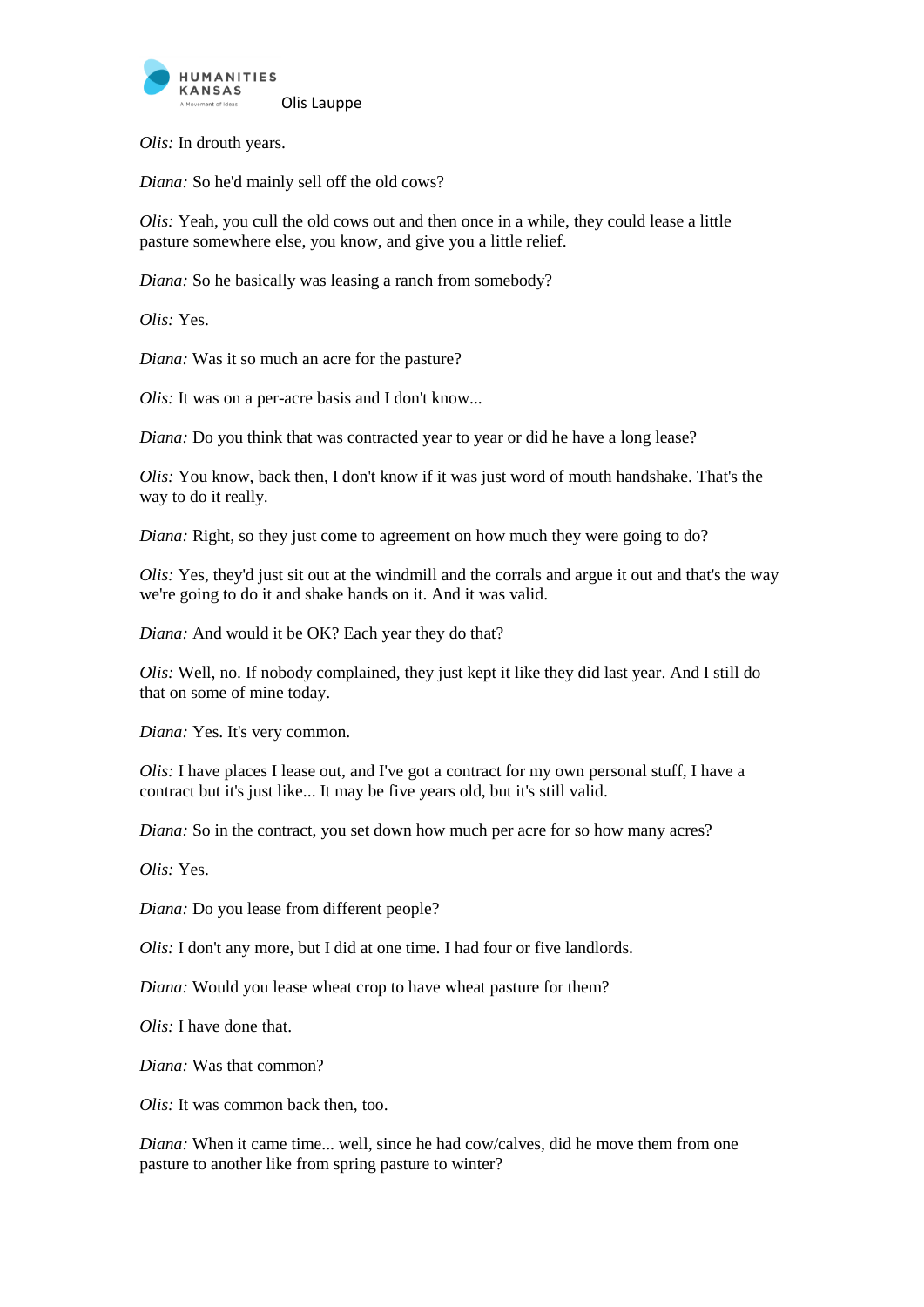

*Olis:* Well, at different places I worked at, yes, we did that. But out there on Profitt, we didn't. We'd move from here to the home ranch over to the pasture over here, but we didn't winter there. We'd work calves and move cows down there.

*Diana:* And you'd always move cows with on horseback?

*Olis:* Yes.

*Diana:* There wasn't too much of four wheelers?

*Olis:* They wasn't even heard of. If you had any kind of a buggy, it was a wheelbarrow. Yeah, we didn't use them either.

*Diana:* And probably the only tractor you had was a little Ford?

*Olis:* A little 8N Ford tractor.

*Diana:* Did it have a posthole digger on the back?

*Olis:* Yeah. It had a posthole digger on it.

*Diana:* And then a bucket on the front?

*Olis:* No, no. It just had a posthole digger on the back, that's all we had. You used it to dig a posthole, or you dug it by hand.

*Diana:* So the wire, since it was reused, you rolled it all up and then you had to stretch it back out?

*Olis:* On electric fence.

*Diana:* When you built that fence on the highway?

*Olis:* Oh yeah. We had to roll all that up by hand and then move it over 120 yards or whatever the difference was, and unroll it by hand and carry all the posts over there and dig a hole, set it in, and put the wire back up.

*Diana:* Did you have the big things of wire or did you put them on little spool?

*Olis:* No, we rolled them by hand in a four- or five-foot roll. We tried to get a quarter mile throwed together or wherever we'd come to a good splice to cut in two and tie it all back together.

*Diana:* So how did you stretch the wire?

*Olis:* With a pair of wire stretchers. At that time, I think we had the old rope stretchers. We might have had cable stretchers, but I don't think so. We might have had power-pull.

*Diana:* So when you say "rope stretcher", how does that work?

*Olis:* Well, it is like a block and tackle, or a little smaller, and you chain it to a post and get back there and pull on the rope.

*Diana:* And then now when you use the wire stretchers, and it has kind of a crank?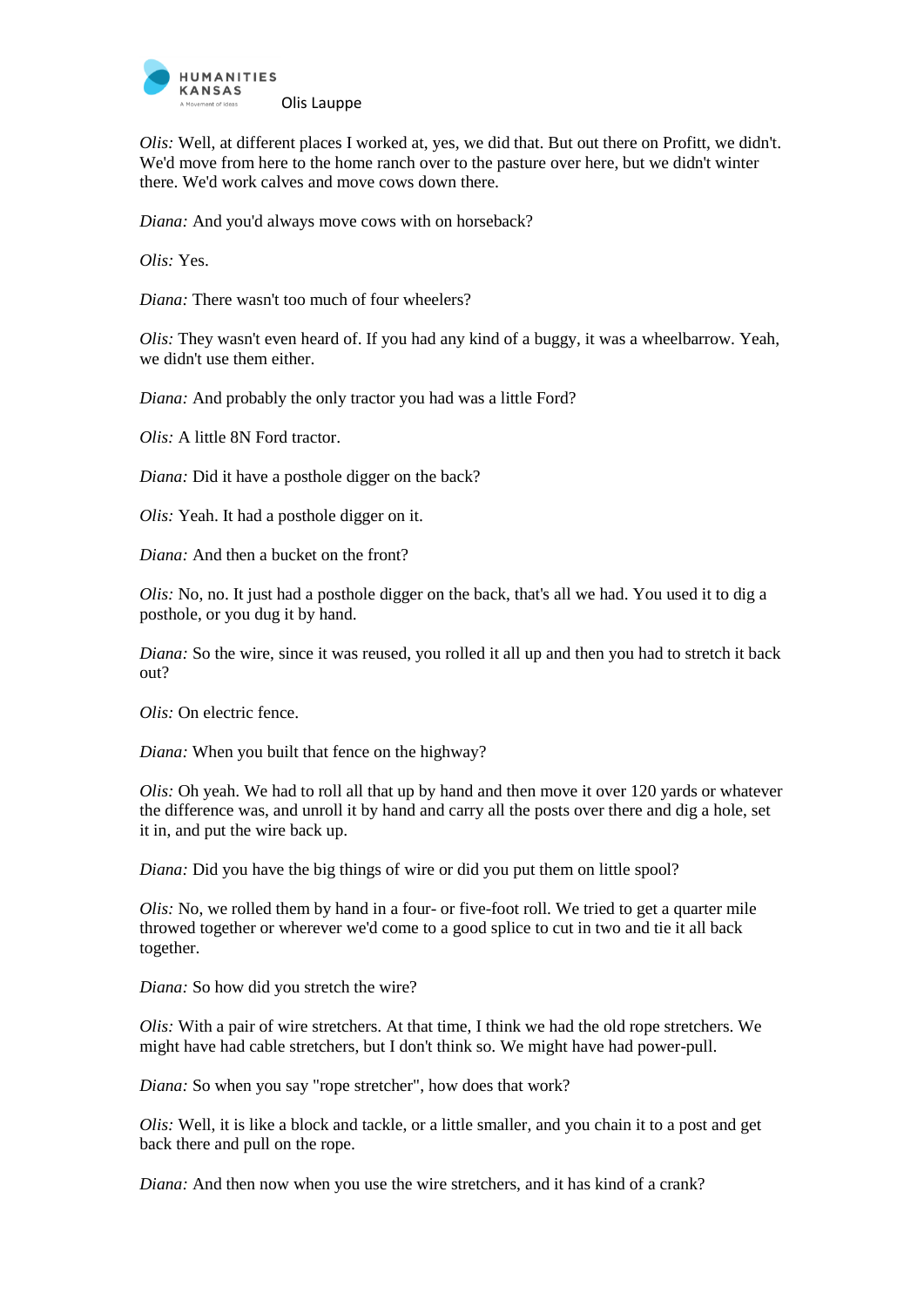

*Olis:* Yeah, yeah, yeah. I don't remember what we used for wire stretchers on that fence. You had that Goldenrod. We didn't use them much because they're too small, you can only stretch them out so far and then you had to start over. Those rope stretchers would stretch six feet. They'd stretch way out.

*Diana:* Did you ever have the problem of the wire popping back?

*Olis:* Oh, yeah. If you break it.

*Diana:* Or if it had a weak spot?

*Olis:* Yeah.

*Diana:* So then what did you do? Did you just splice it?

*Olis:* Yeah, and start over. There might have been some bad language used, but then that goes with cowboys.

*Diana:* Yes, that's true. So you spoke about electric fence. Did you use that to corner off a part of the pasture that you want to graze?

*Olis:* No, we didn't use it in the pastures. In later years, we used electric fences to corner off wheat pasture or something, but not very much of it in a pasture.

*Diana:* If they caked back then, they didn't have cakers...

*Olis:* So most it was 100 pound gunnysacks. At that time, we'd get it in a 100-pound bag, semi loads.

*Diana:* Was there a certain formula mixture that they used?

*Olis:* Old timers, if it wasn't cotton-seed, it wasn't cake. And then as time went on, oh, I suppose in the 70s, late 60s, early 70s, you could get it in a 50-pound paper sack. But when I started out over here, it was all 100-pound sacks.

*Diana:* If they got a semi load, would it be that much?

*Olis:* Yes, 22 tons.

*Diana:* Where did they store it?

*Olis:* In a shed.

*Diana:* Most of them had a shed on the property?

*Olis:* We had an old wooden granary out there on Profitt's.

*Diana:* Then you had to put it in the granary?

*Olis:* Yes, you had to cart it off and then stack it in the grain bin.

*Diana:* Did you ever stack hay there, too, so that you'd have that?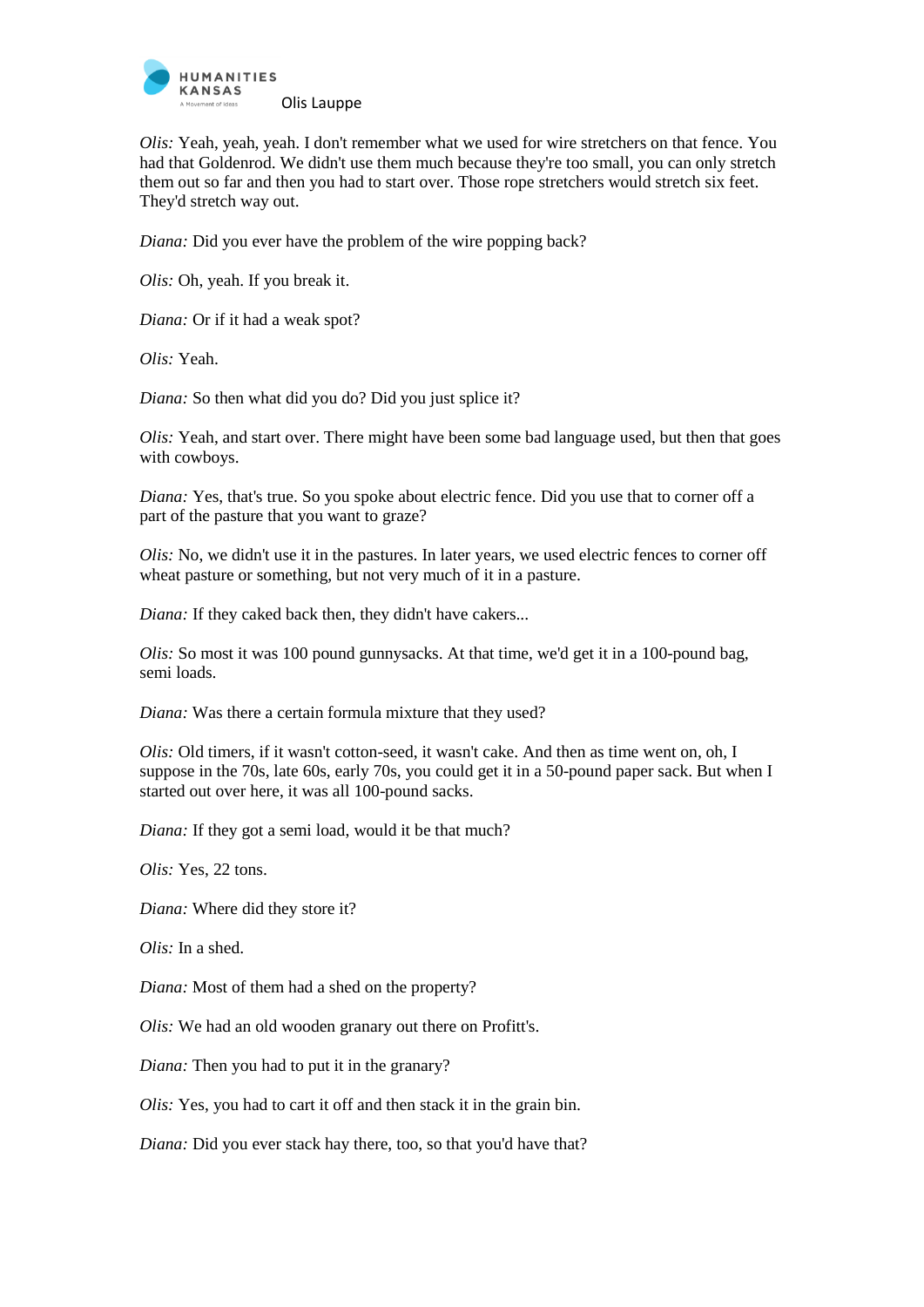

*Olis:* We didn't put up hay. I did in later years, but when I worked out there for Profitt, we didn't put up hay.

*Diana:* If they fed, did they feed hay bales? The little ones?

*Olis:* Yes, little square bales, 14 x 16.

*Diana:* What would they mostly be? Would they be just be hay, or would they be alfalfa?

*Olis:* No, 90 percent of it would be prairie hay. They'd feed it to horses too.

*Diana:* So you just used one kind of hay?

*Olis:* Yes.

*Diana:* You said you worked for somebody else?

*Diana:* I left Gaylord's in June, I think, of '63, and went to work for G.W. Gifford. I stayed there four years.

*Diana:* Where was his place?

*Olis:* Southeast of Profitt's.

*Diana:* And Profitt's was west of the highway?

*Olis:* Yes. Gifford's was about a mile south of 160 and about two miles west.

*Diana:* How big was his place?

*Olis:* He had about 6,000 acres. He has some over in Meade County.

*Diana:* So about how many cattle did he run?

*Olis:* Around 250 head. Cow/calf.

*Diana:* Did he ever do feeders? Any stockers?

*Olis:* Just what he raised, if he didn't sell them that fall, he'd carry them over on wheat pasture and then he had his own little feed set up. He'd feed them out, he'd sell the steer crop and then he'd feed the heifers on graze and self-feeders out there. Then we'd run some on wheat in the wintertime, if we had the wheat pasture. Then we'd have to build more electric fence for that.

*Diana:* Did he have his own wheat pasture?

*Olis:* Yeah. He didn't have all that much. He might have 100 acres over here, and about 200 acres over in Meade County.

*Diana:* So that it was all pretty much in the same area, so it wasn't hard to move cattle?

*Olis:* Well, no. The Meade County was about eight miles west, two mile north. And what he ran over there, if he had wheat pasture, he'd run cows on it. He'd let the cows have it, and then over here in Clark County, where he'd run a bunch of calves on wheat. We had pasture over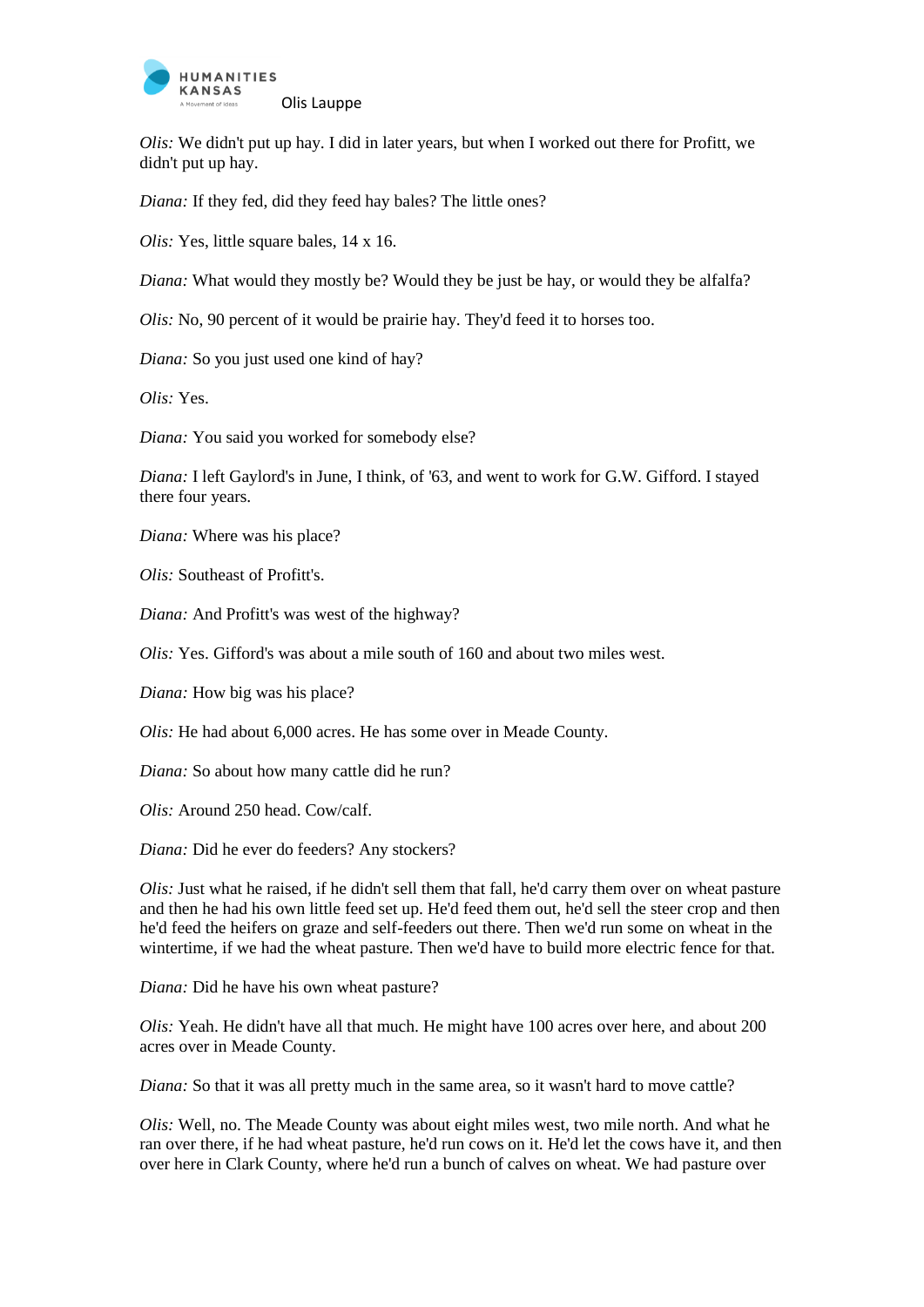

there and it was right close by. And they could come in to the water, they could come up to the house to water.

*Diana:* And if he sold those, did he sell them in Dodge?

*Olis:* No, he fed them out there went to the packer with them.

*Diana:* And where would the Packer be?

*Olis:* Dodge.

*Diana:* Just in Dodge?

*Olis:* Yeah, at that time, it was High Plains.

*Diana:* They've been there a while. Then he would negotiate his own contract with the packer?

*Olis:* Well, yeah, yeah. They'd argue with him on it. When I first went over there, Winter Livestock had a fat sale, and we load up a truckload and go to Dodge and he and the buyers up there, they would argue the shrink and this and that and then he'd sell them. That's the way it went.

*Diana:* So you always took them to Dodge? The packer didn't come out and pick them up?

*Olis:* No, we had to haul them up there. We'd take them up. And then what didn't fit to feed, while he'd bring them down to Ashland, to the sale company, till it went out of business and then he went to Winter Livestock.

*Diana:* So they ran a cow/calf operation, did he have his own bulls?

*Olis:* Oh, yeah, well, he bought them.

*Diana:* So did he have a certain breed? Were all of those out there that you worked for, were they mostly Herefords?

*Olis:* Hereford cattle.

*Diana:* Hereford bulls?

*Olis:* Yeah, he bought the bulls from a bull producer. And then somebody come up with the idea that Angus would have a smaller calf, so they bred heifers to Angus bulls. Well, when you do that, you wind up with a black baldie and if you keep it, you end up with a black calf. And it kind of evolved down.

*Diana:* So instead of having Herefords anymore, they had...

*Olis:* Angus and black baldie or whatever. But he still had polled Herefords. He had really good polled Herefords.

*Diana:* Yeah. So the size of the cattle that he had then, when he wanted to have a cow to have a calf, how big did he want the calf to be?

*Olis:* So I don't know about size. It was always by age. Most of them would calve as a twoyear-old.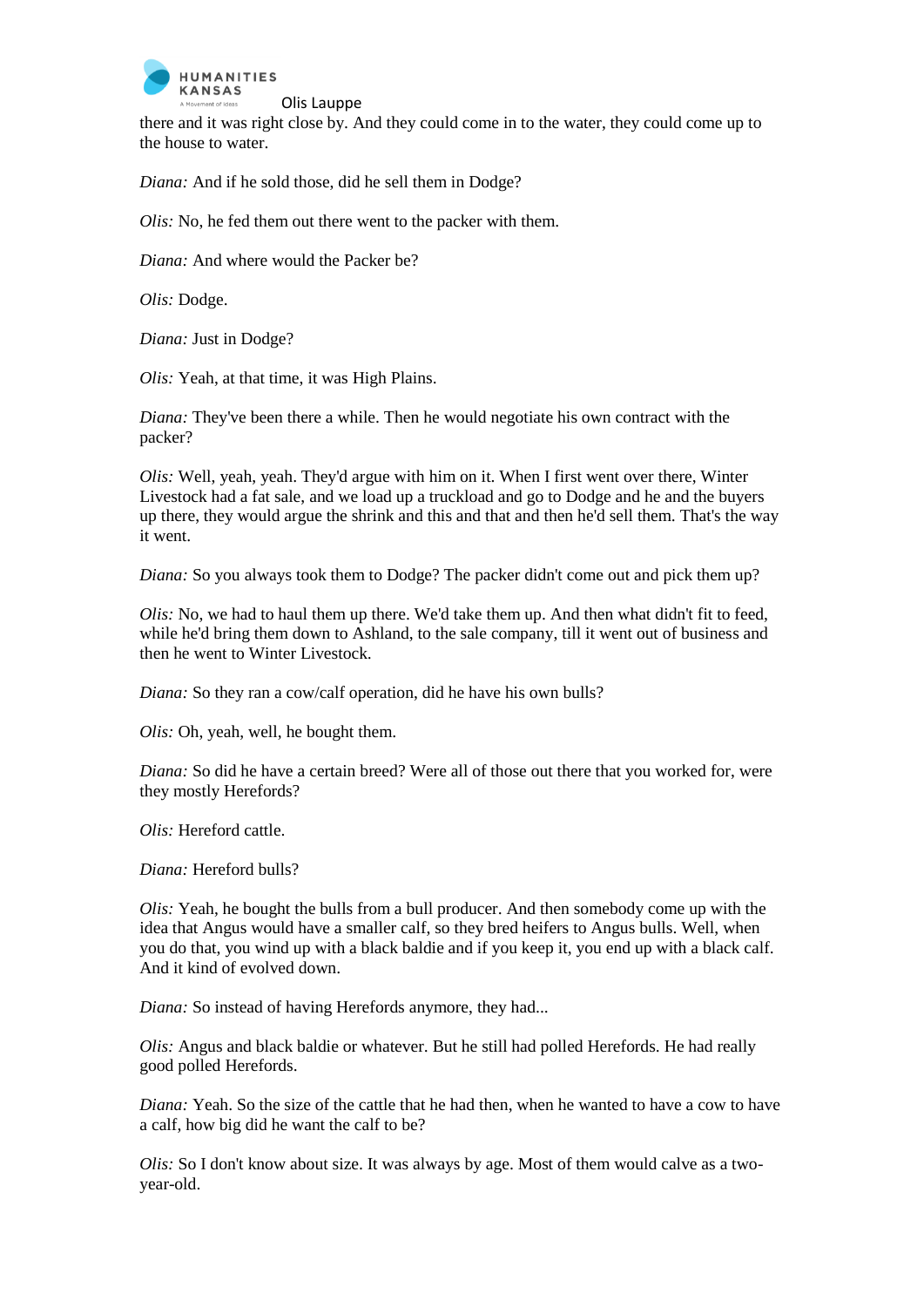

*Diana:* So did you have to go help calve?

*Olis:* Yeah, we did. We kept them up close to the house so we could see them twice a day and sometimes we'd have to have the vet come out. Not very often. So after you've done that long enough, you kind of know on your own how to do it.

*Diana:* Or if you going to have to have help.

*Olis:* Yeah. And you would know. You would know pretty quick if the cow had to have help.

*Diana:* The type of structure of the cattle back then, how has it changed today from what it was then?

*Olis:* Well, not a whole lot. We've got a better confirmation that we had back then. Bull producers have done a remarkable job on improvement. If you're running a cow/calf commercial, you can select your bulls to get what you desire and then a good bull producer will recommend, if he knows what your program is, he can recommend a bloodline that will help you out and get what you want.

*Diana:* So is there a certain size of calf that you want now? Do you want it not to be over a certain weight at birth?

*Olis:* I want it under a certain weight.

*Diana:* So like about how much? Do you want 60 pounds?

*Olis:* Oh, no. I like to have a lot of 70, 75-pound birth weight. After I got to run my own business, I've had cows that would have an enormous calf, over 100 pounds. And I've had a lot of them that were clumsy, that it took them a week or 10 days to get on their feet. I had one, for instance, a real gentle old cow, and I'd always give her a sack of cake to eat while I was messing with her calf. And I had to hold that calf up for about five days. I'd pick it up in the pasture to get it up to mom and I'd hold it and prop it's legs up so it could stand. In about five days, when I got over there and he was up a second when I got there, so I just drove off.

*Diana:* So he finally figured it out and got strong enough to stand?

*Olis:* I've had more than one great-big birthweight. If you get them down to about 80 pounds, 85. An old cow can have a 100-pound calf, but I don't like for them to have to.

*Diana:* About how many years will you get a calf out of a cow?

*Olis:* Well, you should get one until your cow is 10 or 12 years old. If she's not a good producer, I'll sell her. I've had a lot of cows 14 years old, still raising babies. They have the best calves from 8 to 10 years old.

*Diana:* Do you ever have twins?

*Olis:* Oh, yeah.

*Diana:* Is it common? Rare?

*Olis:* Oh, I don't know how common it is because a lot of times, out on the range, an old cow will have two calves and pick one and leave the other. You won't know it. But I've had them, like this last year, a first-calf heifer had a set of twins. One of them was born dead and one of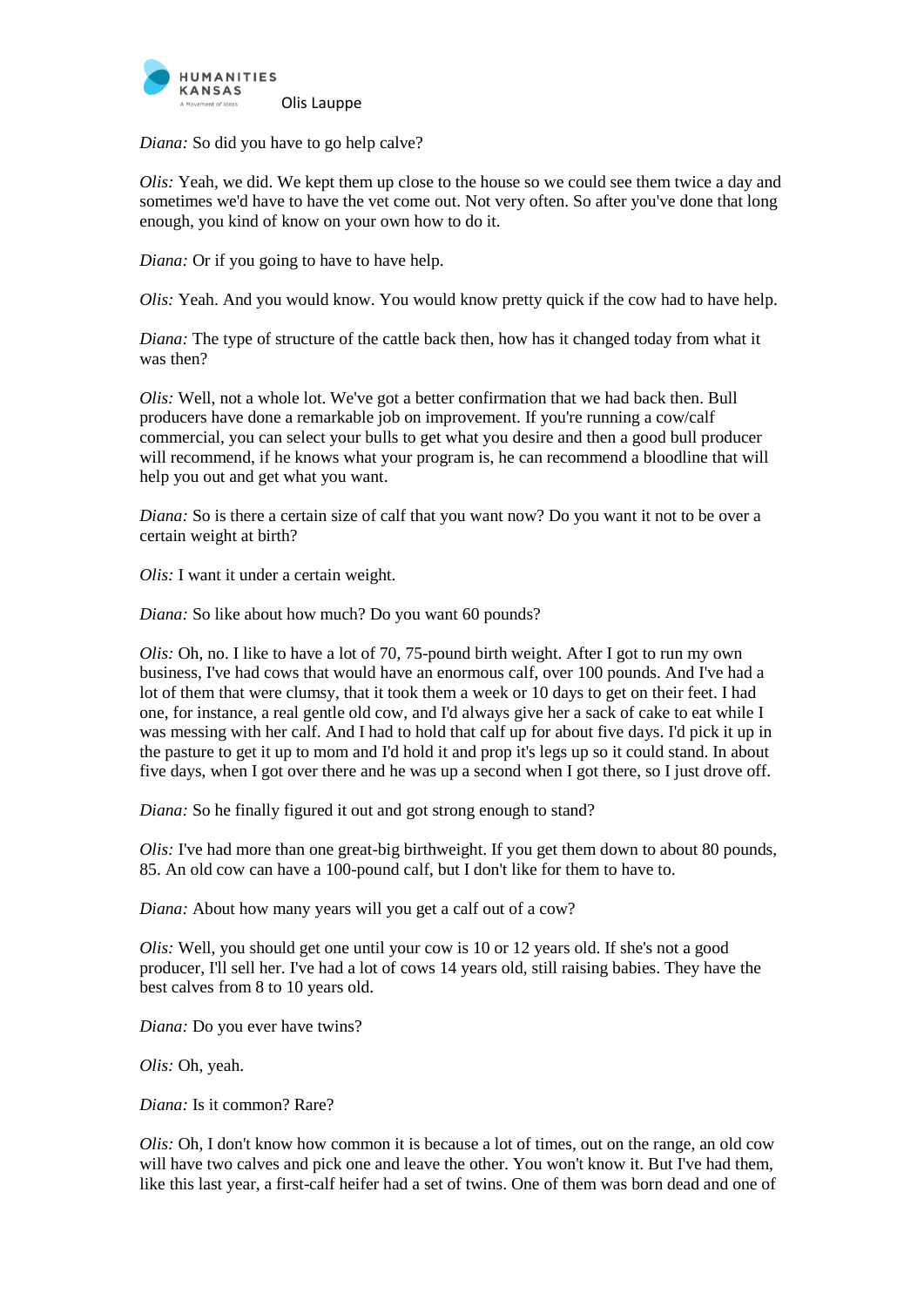

them she raised. About two weeks later, I had another heifer, I've still got her and I've still got both calves. She had twin heifers. I kept her around home because I wanted to make sure she didn't leave one. But she knew she had two and they were on her mind. And I've had cows do that, and I've had old range cows that I'm sure the they had twins. One time, we were branding calves and we gathered these cows up and two calves followed one old cow in. This actually happened. I asked him, "How did you rate a set of twins?" He said, "I don't have a set of twins. That one calf right there belongs on that cow and I don't know who that other one is." I said, "It belongs on that cow too." And he said, "No, it don't."

We got through branding and the calves were out with the cow. We sorted off some stuff and turned the rest of the cows out. We had a calf left over in the corral. I said, "It belongs on that cow, like I told you." He said, "No it doesn't." We went down another half-mile down the creek to bring this old cow back up. She was sucked out on one side and the other side was still full!

She came in the corral and that little calf looked up and went, "Baaawl." She mooed and he went over and got on his side and milked her out and the old man stood there and said, "Well, I'll be damned." He said, "I saw that calf born." You don't try to fool a cow.

*Diana:* No, you don't. So how old are they when you wean them?

*Olis:* Usually, six months or so.

*Diana:* Then you do all the branding and put in your tags and stuff. How does that differ from what you used to do?

*Olis:* We brand the same brand, other than we have electric branding irons today. I still drag calves to the branding fire and use a branding iron. I ear tag them, and it's not the mother's number, it's the pasture number. When I wean, I don't know what calf went on what mama, but I know what pasture it came out of. So if I have a different number in one pasture, I can go back and know what pasture that was.

*Diana:* So when you brand, do you dehorn them?

*Olis:* I'm polled. I quit dehorning. I think that is about as hard on them as you can be, so I buy those polled bulls. If I keep a heifer that's got horns and she get snotty with me, I can dehorn her. I can get rid of that dirty habit.

*Diana:* Do your horses get pretty friendly with the cattle?

*Olis:* Oh, yes. You get a good cowhorse and he knows what you're doing before you do.

*Diana:* And he knows how to cut the one you want out of there?

*Olis:* Oh, yeah.

*Diana:* So when you move cattle in or you work cattle, about how many people do you usually have to help?

*Olis:* Oh, I usually have around 13. We're run a round-up crew and a branding crew. They come out. A lot of them just come up here to be to be a cowboy for a day.

*Diana:* When you get there, how long does it take you to gather?

*Olis:* That just depends on the pasture.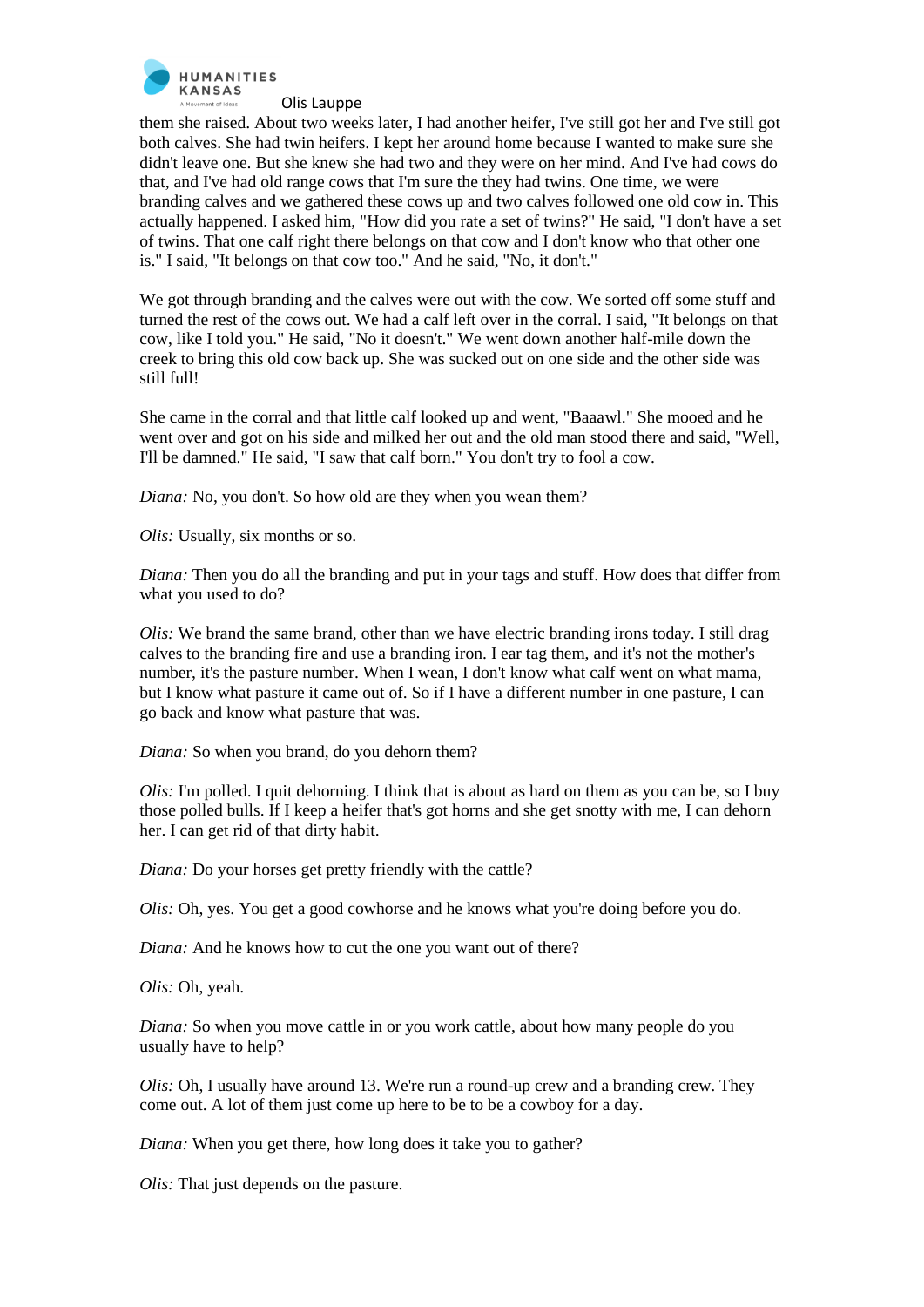

*Diana:* And how many cattle in that pasture?

*Olis:* Oh, the most I've got in one place is usually around 60, you know, from there to 40 or 50 to 70 or 80.

*Diana:* How big is one pasture?

*Olis:* Oh, you can go all the way to 2,000 acres down to 40, whatever you like.

*Diana:* So do you just use horses or do you call them with your caker?

*Olis:* I just use horses. When you're gathering cattle, if you'll get out of the pickup, you'll get along a whole lot better. And we don't use four-wheelers. I've got one, but I don't want to hurt cattle with it. Well, I have, but...

*Diana:* Do you go check cattle with it sometimes.

*Olis:* Oh, yeah. I check cattle with it at the time. I've got a Ranger and you can haul 300 to 400 pounds of salt in the back of it. You got salt and mineral and all that.

*Diana:* And you can go out and see if all the cattle are in the same place.

*Olis:* The Ranger don't bother them.

*Diana:* Do you have a good neighbors that keep fences up and the cattle stay where they're supposed to be? Or are we moving cattle back in sometimes?

*Olis:* Well, yeah, most of my neighbors are pretty good. You can drive through, ride through to your own. It's still like it should be. Mine is. If you've got cattle you've got to cross on me, cross and go on. Shut the gate when you're through. That's what gates are made for.

*Diana:* The important part is shutting the gate.

*Olis:* That's right. Shut the gate and go on. I've got neighbor that took all the gates out, now. There's no gate there and it's 30 miles around. That's stupid. But they're not cattlemen.

*Diana:* Do you use a caker?

*Olis:* Oh, yeah. I do now.

*Diana:* Do you cake every day?

*Olis:* Every day in the wintertime.

*Diana:* Do you feed hay?

*Olis:* Yes.

*Diana:* Is it just prairie still? Any alfalfa?

*Olis:* Yeah, we bale up a lot of grass. We've got about 300 or 400 acres of hay ground.

*Diana:* You have hay ground specifically to be baled?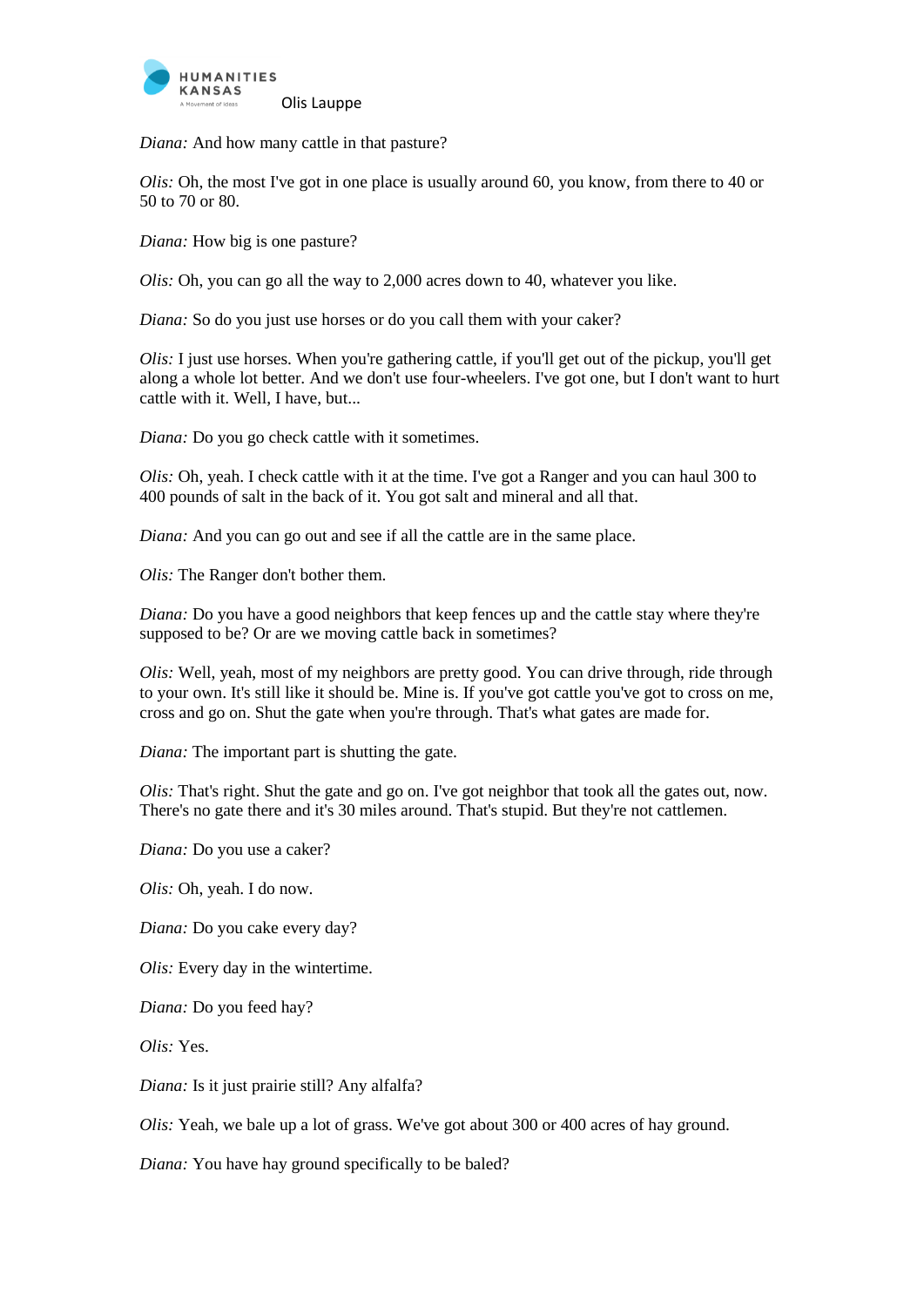

*Olis:* To be baled.

*Diana:* And how many cuttings can you get off of a hay field?

*Olis:* Grass? One.

*Diana:* And at the end of the summer?

*Olis:* We start cutting, usually by the 10th of July. Sometimes, we'll finish up around the 10th of September.

*Diana:* And how many acres do you bale?

*Olis:* Oh, heavens. You just bale until you're done. I suppose 300 acres, I don't know.

*Diana:* Do you do large round bales? 300 acres.

*Olis:* Big, round bales.

*Diana:* Di d you used to do little, square bales?

*Olis:* Yeah, before round bales got popular.

*Diana:* About how long they've been popular?

*Olis:* Oh, quite a while. I remember when I got my first round baler. I bought a square bale wagon, when I was square baling. But I don't remember when I bought the first round baler. I've had three or four of them since then.

*Diana:* Is size is the biggest difference between the little square bales and round bales?

*Olis:* Yeah, there's quite a bit of difference in size.

*Diana:* So how many square bales would equal a round bale that you would have to feed?

*Olis:* I'm making from around 22 to 23 bales, squares, 24 maybe. I haven't checked it for a long time, but I used to make 20 squares equal one round.

*Diana:* When you feed a hay bale, do you string it out or do you put it in a holder?

*Olis:* I unroll round bales, I don't use a holder.

*Diana:* How far will it go?

*Olis:* Oh I don't know. It depends on the density of the bale. If it's baled kind of dry, it will unwrap a lot faster than if it's got more moisture in it. I like to bale from around 15 to 18 percent moisture.

*Diana:* Do they combust as easily as alfalfa or some other things?

*Olis:* Well, they like alfalfa, but you get a good quality prairie hay and they get along.

*Diana:* Is your prairie hay of different varieties?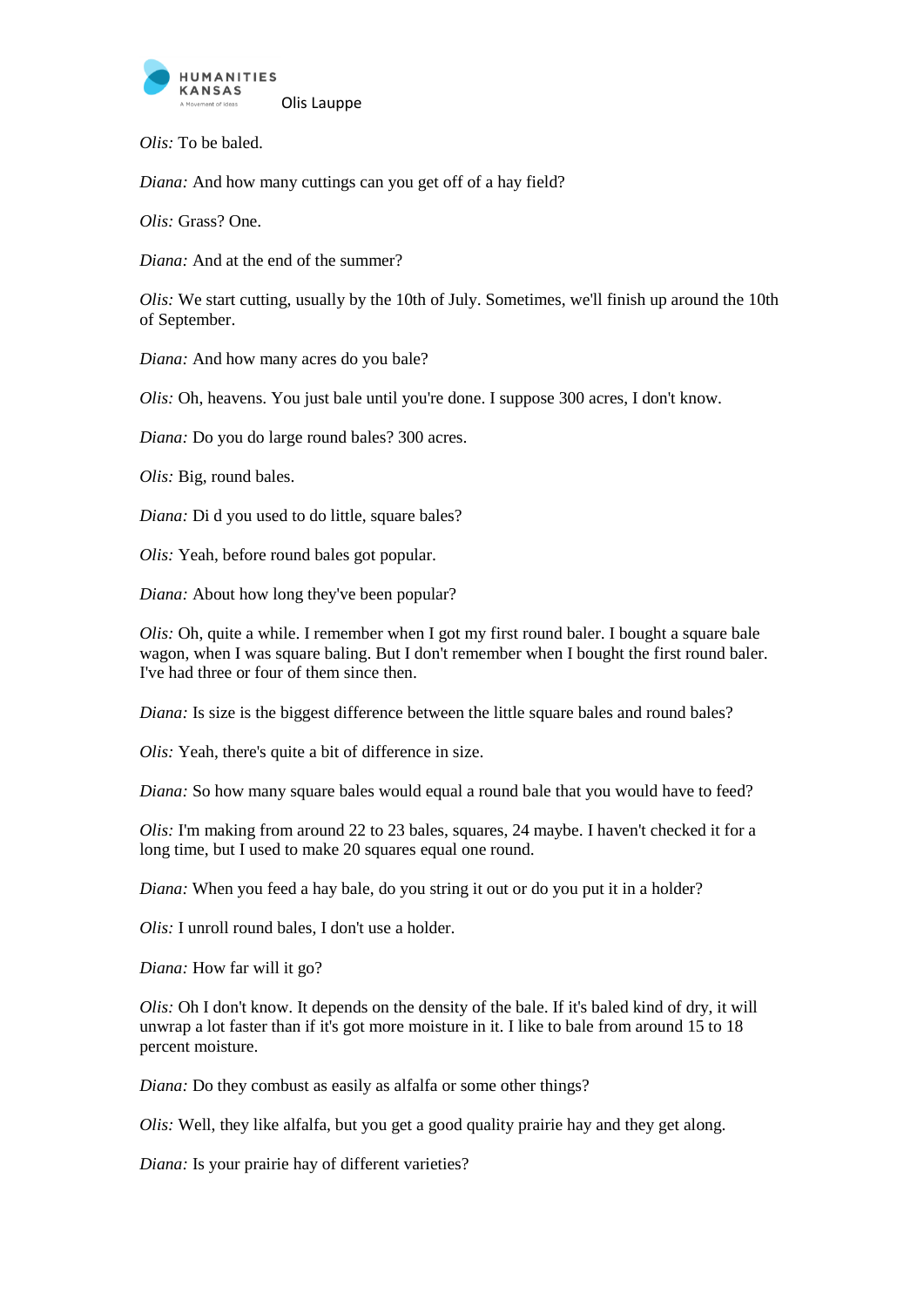

*Olis:* Yes, you have different varieties of grasses?

*Diana:* Kind of like what you were saying was in the pasture?

*Olis:* It's pretty much what grows in the pasture.

*Diana:* Then how big does it get before you start bailing?

*Olis:* Oh, it'll get up about two foot tall.

*Diana:* Then how do you cut it? Do you use a swather?

*Olis:* I have a windrower, it is a Discbine. It is a rotary cutter.

*Olis:* It's got 15 little turtle shells, discs, with a plate on each end. They turn about 3,000 RPM. And you get so many coming one way and so many going the other way, they put the hay together, then push it out the conditioner.

*Diana:* So you have a windrow.

*Olis:* It does it all at one time.

*Diana:* So then your hay bale...

*Olis:* I rake two rows together, I pulled two rows to the middle.

*Diana:* Do you have a rake that you rake it together with?

*Olis:* Yes, it's a V rake.

*Diana:* So you have enough that it...

*Olis:* Yeah, it makes bigger windrow? These bigger balers, they're kind of hogs. They can eat a lot of hay.

*Diana:* Does it takes a lot to fill it?

*Olis:* Yeah, you need a pretty good windrow to get a better bale of hay out of them.

*Diana:* Your hay baler, is it self-propelled or is a pull-type?

*Olis:* It's pulled by a tractor.

*Diana:* Has the size of your tractor changed through the years? Has the type of tractor that you use changed?

*Olis:* Oh yeah, in comparison to what I started out on.

*Diana:* What did you start out on?

*Olis:* An M Farmall.

*Diana:* Did it have a cab?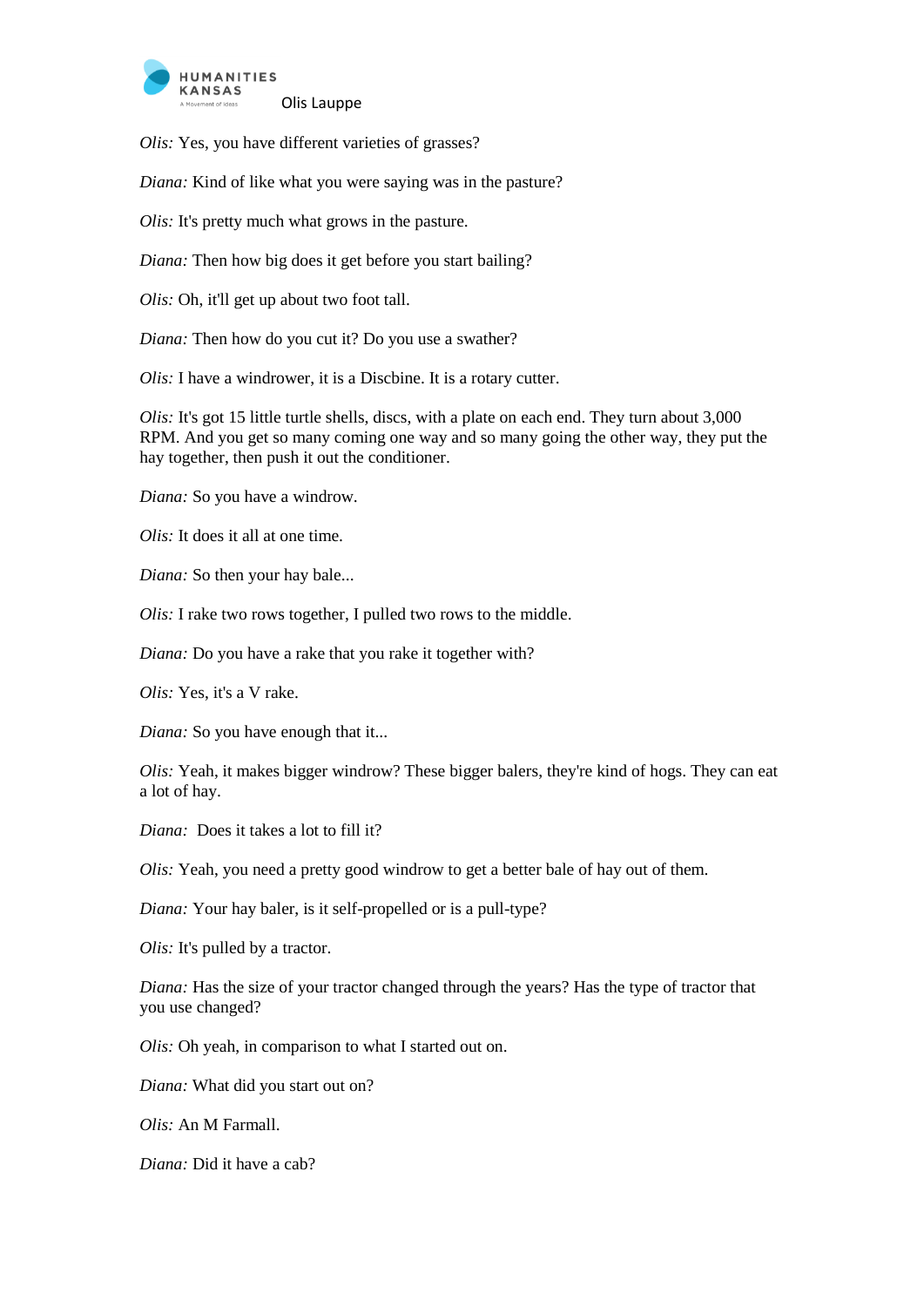

*Olis:* No, I had a lot of winter clothes.

*Diana:* Yeah, I would think so. Now, what do you use?

*Olis:* Well, I bale hay with a 6070 Ford New Holland and a Vermeer baler. It's the best outfit I've ever had. I farm with an 8670 Ford. I have a Cat Challenger, but I don't know what number it is. It's got air-conditioning, cab air-conditioning there. If the air-conditioning blows out, you're broke down

*Diana:* Do you have a GPS?

*Olis:* We've got one, yeah. We use it for planting.

*Diana:* So you can tell how many acres you planted?

*Olis:* Well yeah. Mainly so you know where you're driving. Otherwise, when you do a little row tilling, you can't hardly see the furrow over here a ways. So, you know, you may be six inches from the row, or you may be 10 inches. You may be on top of what you just planted. With the GPS, you go right straight down the field.

*Diana:* What was the type of baler you have? A Vermeer?

*Olis:* Vermeer.

*Diana:* Who's that made by? The company?

*Olis:* I think it's made in Italy.

*Diana:* Is it big? Huge?

*Olis:* Oh, it's not that big. It makes five by six-foot bale. It's big, but it's a good baler.

*Diana:* Is there some kind of twine that all together?

*Olis:* It's a net baler.

*Diana:* And then when you put it out for the cattle, you have to cut that net?

*Olis:* I cut the net off. You have all the tools of the trade. Yes, you can take that old round bale with that net, and if you don't cut it, the bale can roll down the hill

*Diana:* What about the prairie hay that you're baling. Do you have to replant that often?

*Olis:* No, just leave it alone and it will come back when it rains. Today, I fertilize it. I put nitrogen on it in May. It increases the yield and also increases the TDN on it and they love it.

*Diana:* When you roll out a bale and they eat it, there's not a whole lot of leftover.

*Olis:* There's very little left over if you don't overfeed them. You have to know, well, a cow eats so many pounds. A bale weighs so many pounds. If you have an 1,100-pound bale you have to know how many head to feed for.

*Diana:* So how often do you have to put a bale out?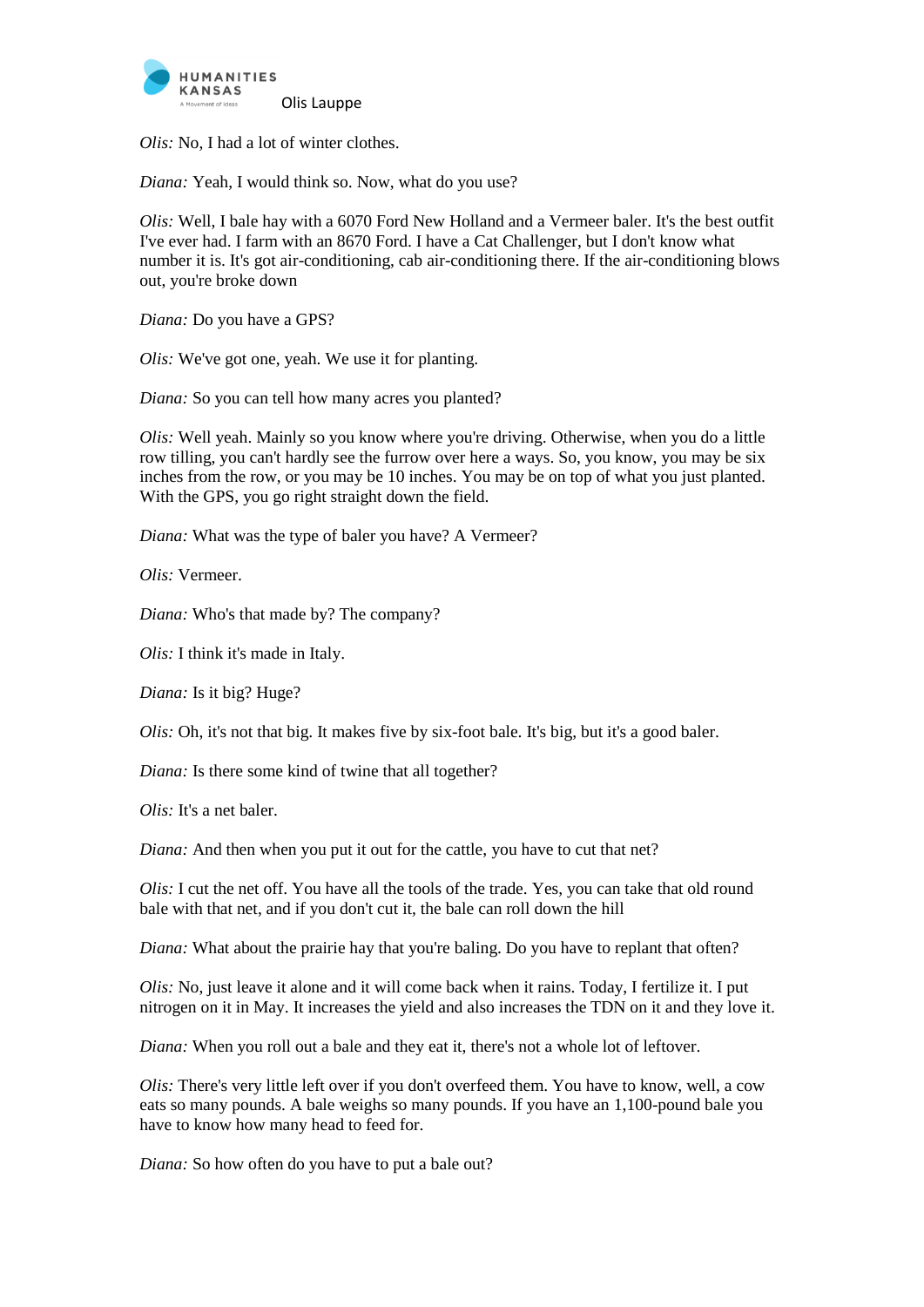

*Olis:* I put one out every day. It depends on how many cattle you got, but I feed them hay every day. If they don't clean it all up, I make an adjustment on it.

*Diana:* So like this cold weather, we just had?

*Olis:* I had to put out a lot of hay.

*Diana:* Do you calve in the fall?

*Olis:* I calved in the spring this year, I had one calf born before the full eight below zero, and I had several of them born when it was eight below zero and I saved every one of them. Their moms got them up and all cleaned up and fed and I don't think I even got an ear frozen on them.

*Diana:* So you didn't have to bring in any to the house?

*Olis:* I brought one in and warmed him up and hauled him all the way back to his mother and she took him and hid him. Three days later she come in all milked out. Two more days later, he come in with her. Good old momma.

*Diana:* Let's talk about some of the disasters that have been around the county. Snowstorms, do you remember snowstorms that you've worked in?

*Olis:* Yeah, when I moved over there where I'm at, I think it was in '70 or '71.

*Diana:* There was a big one in February of 1971. That's the one that closed the...

*Olis:* That would be the one, 1971. I was snowed in here for three weeks. There was about 300 to 400 head of cattle from Fowler drifted into my country and I left home one morning before daylight at four below zero, on a horse. We rode all day and gathered cattle and I just started pushing cattle north from my house. Then we rode with the rest of the cowboys. There was other crews coming in from east and west. We gathered them up and we got them about six miles north of my house and we turned them in on of the neighbors for the night, it was dark.

The next day we got them and the cowboys took them on back up to wheat pasture south of Fowler. Oh, it was cold.

*Diana:* Did they have access to water?

*Olis:* They did after we got them up that night and penned for the night. We turned them in a neighbor's pasture and let them stay all night.

*Diana:* Were you running cattle for yourself then, or were you working for somebody else?

*Olis:* I was working for myself at the time

*Diana:* So you did lose any cattle during that?

*Olis:* No. I might have lost some baby calves.

*Diana:* Do you remember any other snowstorms?

*Olis:* Oh, yeah. I don't know what year that was either. I think it came in March, the 17th of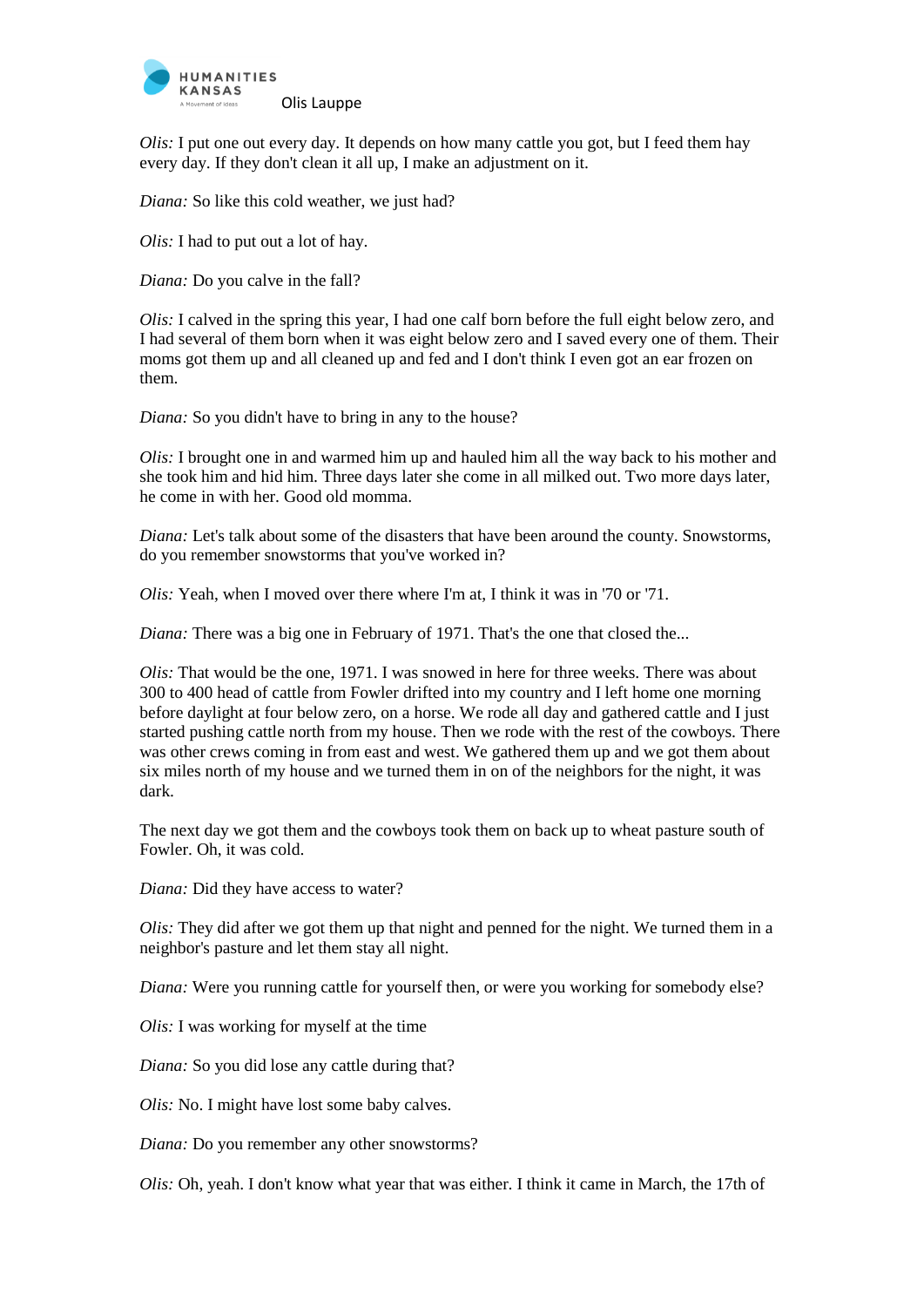

March? The day before it was a hot, sunny day about 70 degrees and I was clear up five miles west of home building fence. It was the latter part of March. The next morning, snow was blowing. Snow flew all day and about half the night. I was snowed in again. It was pretty cold that night, too.

*Diana:* So what about floods?

*Olis:* Well, the big flood was 1951 and I was in Ohio. The folks and I had gone to Ohio. So I missed that. But everyone talked about it and I saw the devastation when I got home, but I wasn't very old in 1951. I could have been 10 years old.

*Diana:* You saw the devastation Did it wipe out fences?

*Olis:* It took the fences out, might have been for a quarter mile.

*Diana:* What about tornadoes? Have you seen any of those?

*Olis:* In 1973, in September, a tornado tore up my neighbor's. That's the first one I ever saw.

*Diana:* Did you actually see it?

*Olis:* I had seen funnel clouds, but this sucker was kind of in your hip pocket. We were close enough to it, it went about a half mile east of me and it was quiet as a mouse, there wasn't a breath of air. You could see that old funnel going and the debris. It demolished my neighbor's house, outbuildings, barn. It just tore it up.

*Diana:* So even though they say this area has a lot of tornadoes, we really don't see a whole lot a lot of times. What about fires?

*Olis:* Oh, fires. The worst one was Starbuck Fire. I don't ever want to see another one.

*Diana:* You lease land in Clark County, right?

*Olis:* I own land now, in Clark County.

*Diana:* So you were north of where the fire was?

*Olis:* I was just a little tad north, it missed me on one corner, by about a quarter mile. I knew it was coming and grabbed a tractor and disk and went down to fight a fire guard. And then the neighbors came in with a tractor and we got it put out. It lacked about a quarter mile of getting to me.

*Diana:* So you roaded your tractor down there. But how far would that be?

*Olis:* About three miles down to through the pasture. Two miles, three miles, probably three miles.

*Diana:* How close to the 12-mile corner did it come?

*Olis:* Oh, three, four miles. If it were just south of Donley McCarty's house and it angled southwest. What is that, three miles down? Four miles down?

*Diana:* Something like that.

*Olis:* I got down there and saw the fire crew. I took a tractor and disk and saw the fire going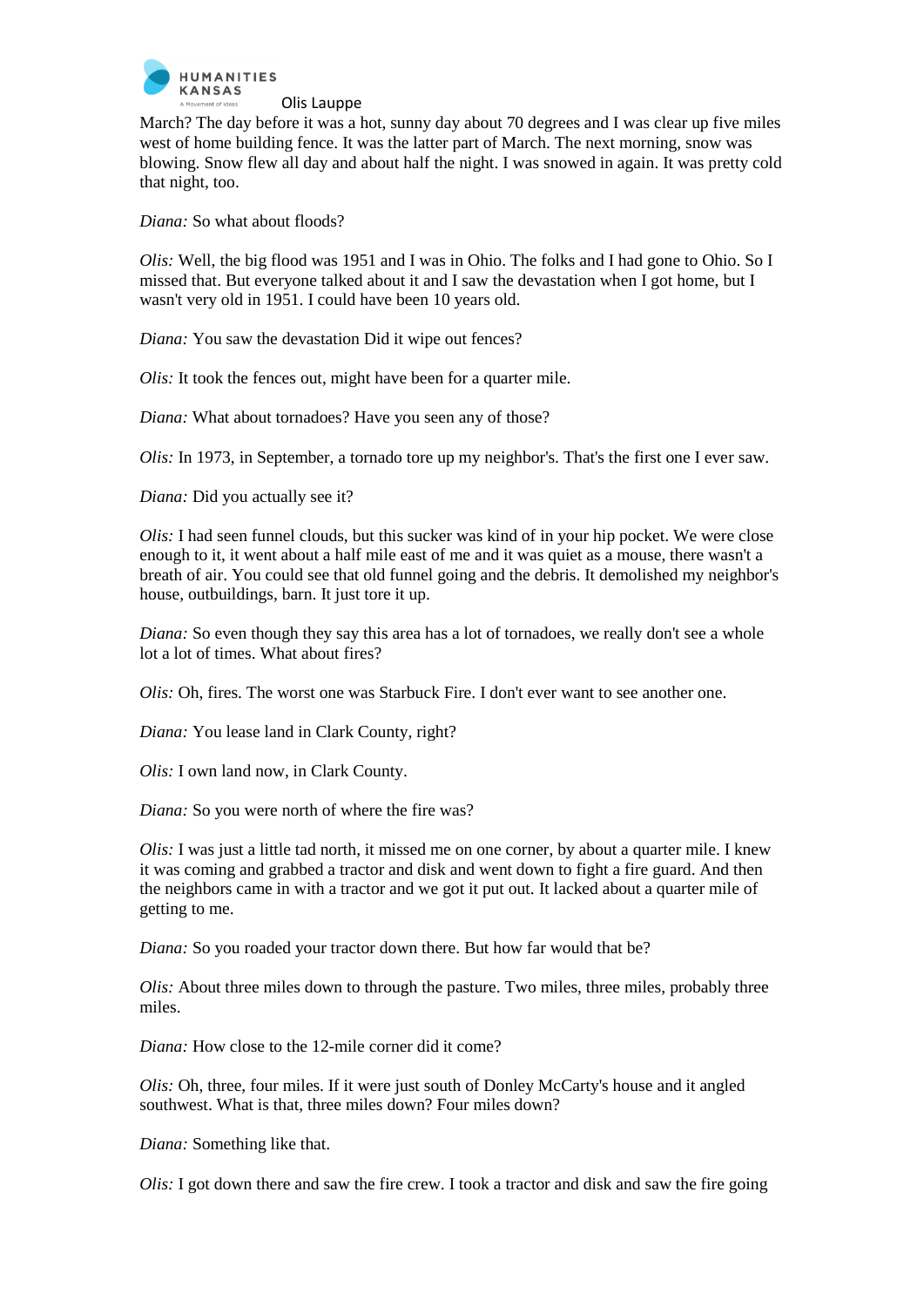

just south of Donley's house, over on the neighbor's. Then I just followed the fire line, clear on southwest down to Sand Creek. That's where we corralled it down there. Then about midnight that night, I went back over and plowed another fireguard out here around, north of Donley's on some CRP. It broke out and come the other way. Then we got it put out.

*Diana:* It kind of went all over the place.

*Olis:* Yeah, it went everywhere.

*Diana:* Blew around different ways. Did you come back the next day and help some more?

*Olis:* Yeah. Oh, yeah.

*Diana:* Do you remember how about how much damage you saw? It looked a lot different in the daylight.

*Olis:* It was just devastating. You know, I grew up in that country. I just took off on 283 highway, drove off out in the pasture and sandhills and it was just like, "Where am I?" It was gone. It was gone.

*Diana:* It was just flat sand. Had it started blowing then?

*Olis:* Oh, yeah. It blew as soon as the fire got out of it. Yeah. It was sand ridges three foot deep.

*Diana:* And the trees...

*Olis:* It just took all the timber out. There's still remnants, always will be.

*Diana:* Well, they want to knock those down.

*Olis:* Oh, some of them dozed them down, but there's a lot of them still there, the old skeletons still standing.

*Olis:* Yes. Those who were there, know.

*Diana:* So that fire has been four years ago, this year. So how has the land recovered?

*Olis:* Good. Pretty good. It is amazing.

*Diana:* So the rain came at just the right time.

*Olis:* It all came just about right.

*Diana:* Is it the kind of grass that grows in that area or...?

*Olis:* Well, yeah. I think that's a lot of it. Way back in '61 or '62, fire went through east of us down over there, and you can still see that five years later, five, six years later. You can see where the fire went through, and that's all buffalo grass. They just got it put out, just like Starbucks. It probably burned 1,000 acres. And, you know, five years later, you could still see where it was at. Yeah, that's what fire will do if conditions are right. But on Starbucks, we had nice rains afterward, and that saved it.

*Diana:* And now you can't tell at all, except for the trees.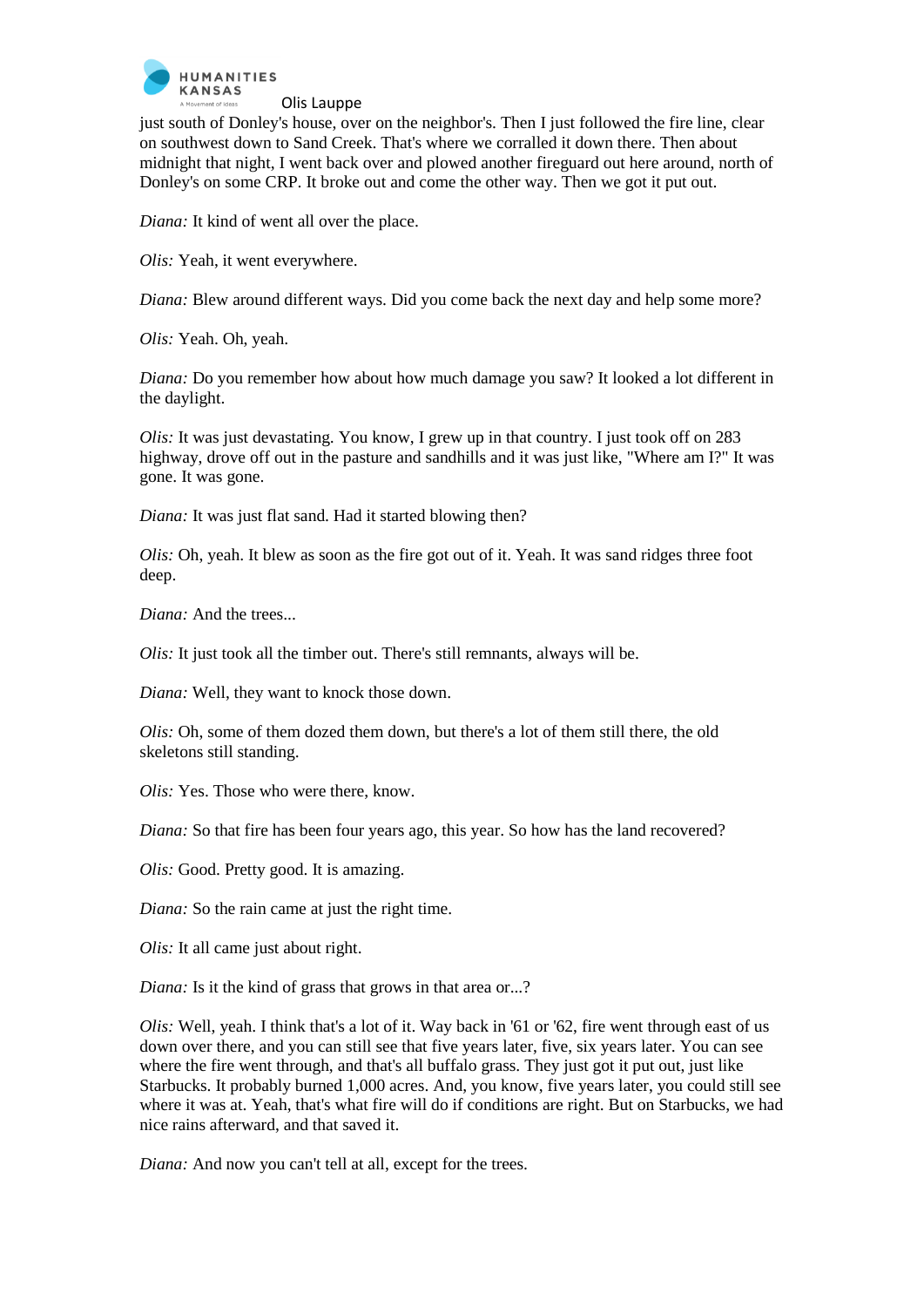

*Olis:* You can't hardly tell where the fire went. You could if you went out and studied it.

*Diana:* Tell me how cattle ranching has changed from the 1960s when you first came to Clark County to today?

*Olis:* Oh, man. Change have been tremendous.

*Diana:* Like what type of things?

*Olis:* Mainly the way you handle them, or what you handle them with. There's very few cowboys.

*Diana:* That actually know how to ride a horse and rope and go out and know how do it?

*Olis:* They go out on a four-wheeler and whatever, but when I started out, we rode horses. If I was going five miles out to help a neighbor, I saddled up in the dark.

*Diana:* Did you trailer your horse?

*Olis:* We rode. We had horse trailers and we used them.

*Diana:* But when you went and helped somebody work cattle for a day or two days, did they feed you dinner? Did they take you out or did they take you to their house? What was most common?

*Olis:* A lot of times, we went to town for lunch.

*Diana:* Where would town be?

*Olis:* Minneola, Fowler, Ashland, or Englewood. You know, depending on what area you were working in.

*Diana:* What was closest.

*Olis:* Where there was a restaurant. Now there ain't no restaurants. But, yeah, we done a lot of work for Jarboes. Young Cooper, we worked there. Jarboes always had a cook. They always had somebody to cook for them.

*Diana:* They'd come out to where you were?

*Olis:* No, we went down to the cookhouse. We'd shut down for dinner and go down to the cookhouse. And yeah, we trailered to the headquarters, then we'd ride or trailer to the back side of the pasture and then ride back up.

*Diana:* When you're working for somebody, and it would take a couple of days. Do they pay you by the day or do they pay you by...?

*Olis:* A lot of it, you just did it.

*Diana:* Some of it, you didn't get paid for?

*Olis:* A lot of them paid by the day; most of them paid by the day. I went over and I helped on the Adams Ranch several times. I'd get up at three o'clock at home, trailer over there. I'd try to get over there in time and they'd always tell me to go in so-and-so gate, and go north until you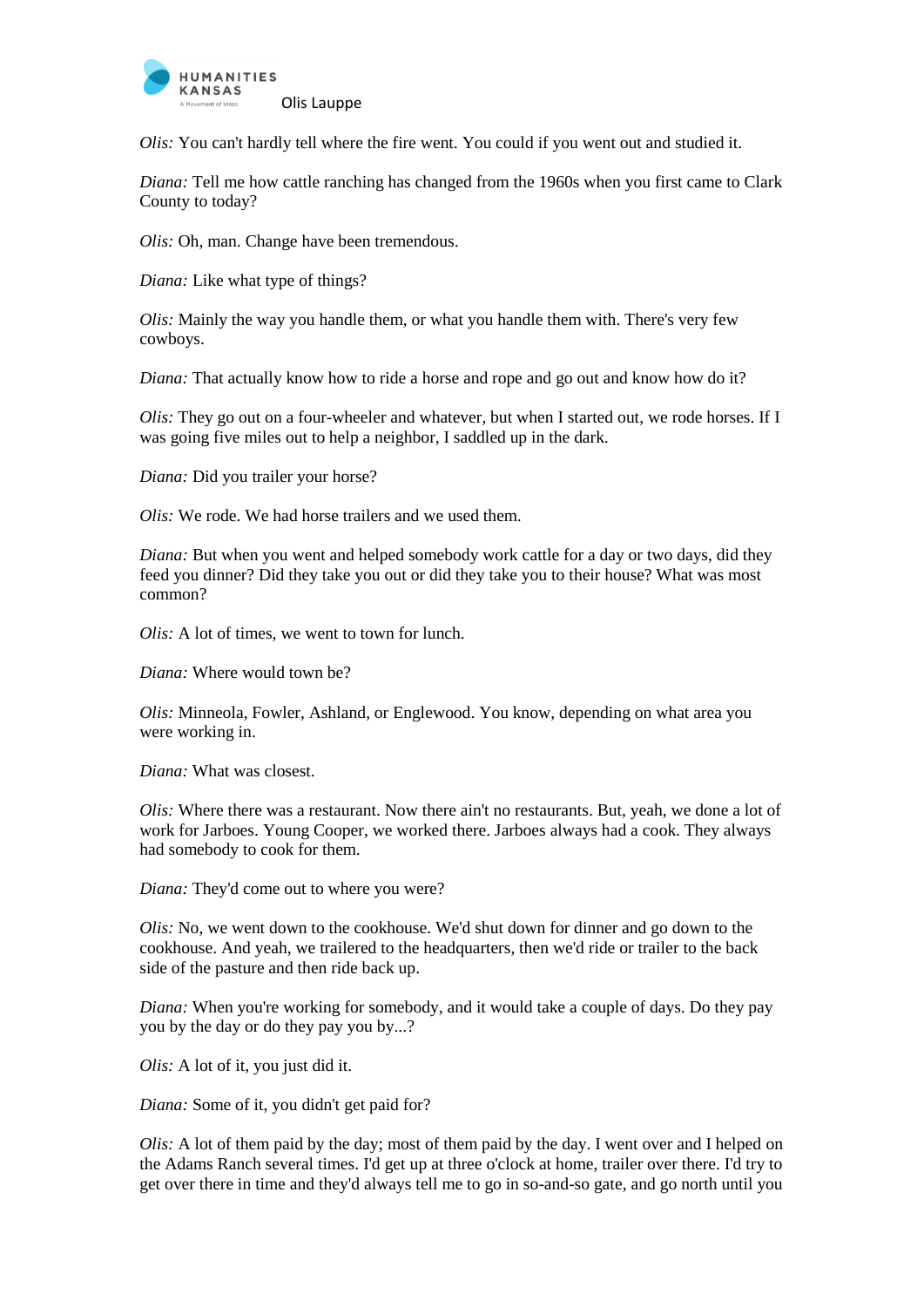

find a set of corrals. Then I'd unload and head south to the river. It might be five miles to the river, but you had to be down there by daylight. So you rode all this way in the dark. A lot of times I'd leave the corrals at whatever time it was in the morning and I could hear somebody just over there, but I didn't know who it was until daylight came. We didn't ride together, I rode over here and he rode over there. There'd be five or six cowboys down on the river. We were trying to gather cattle and head back north. You'd ride all day.

*Diana:* Were you heading for certain pens?

*Olis:* Yeah, we'd go to a certain set of pens. And then you could go gather another pasture the next day and come back to that same set of pens.

*Diana:* You said you worked for Young and Cooper, who was the in charge of that place at that time? Jim Arnold worked there for a while.

*Olis:* Yeah, Jim Arnold helped. I didn't do a whole lot of work for Young and Cooper. Most of it was Jarboes-- Nux Jones? I think that was his name. That's been a long time ago. Jimmy Arnold was Young and Cooper's man. Red Simmons was there when I was there. I worked along with Red. Good man.

*Diana:* So when they called you to work, or did they call you? Was it word of mouth? I would speak to whoever called me. Gaylord usually called me. Bob Lynn worked over there at that time. He'd call and we'd go. Yes, I left home a lot of times. I'd come over and then we'd go on up. We'd load up and go on to headquarters.

*Diana:* Today, when you move cattle, you're pretty much calling people?

*Olis:* I call whoever can help. We've got certain people who can help. I just call them, when we've got to move cattle. I've drove a lot of cattle from Meade to Clark County.

*Diana:* Do you usually call the same people every time?

*Olis:* Oh, usually. If they're available. Sometimes you use different ones. A lot of them have died. A

*Diana:* Or got to old to set a horse.

*Olis:* Einsel Brothers, I helped Einsel brothers a lot, to move and brand calves. We gathered up there one time and about three or four of those old hands, they ran and got on a horse, and Ralph Einsel was sitting there looking all around. Pretty soon he said, "You know what I think? I think it's time we look for some new help."

*Diana:* How have things changed? Do you doctor as much now as you used to? Or is it different?

*Olis:* Well, certain years, you do.

*Diana:* What kind of things are you doctoring for?

*Olis:* Black leg. They call it malignant edema, of disease, you vaccinate for about anything, whatever, black leg, pink eye. That's what I use. I use all that stuff. I give the calves a booster in the fall.

*Diana:* You have most of your own cow/calf. You're not buying anything in?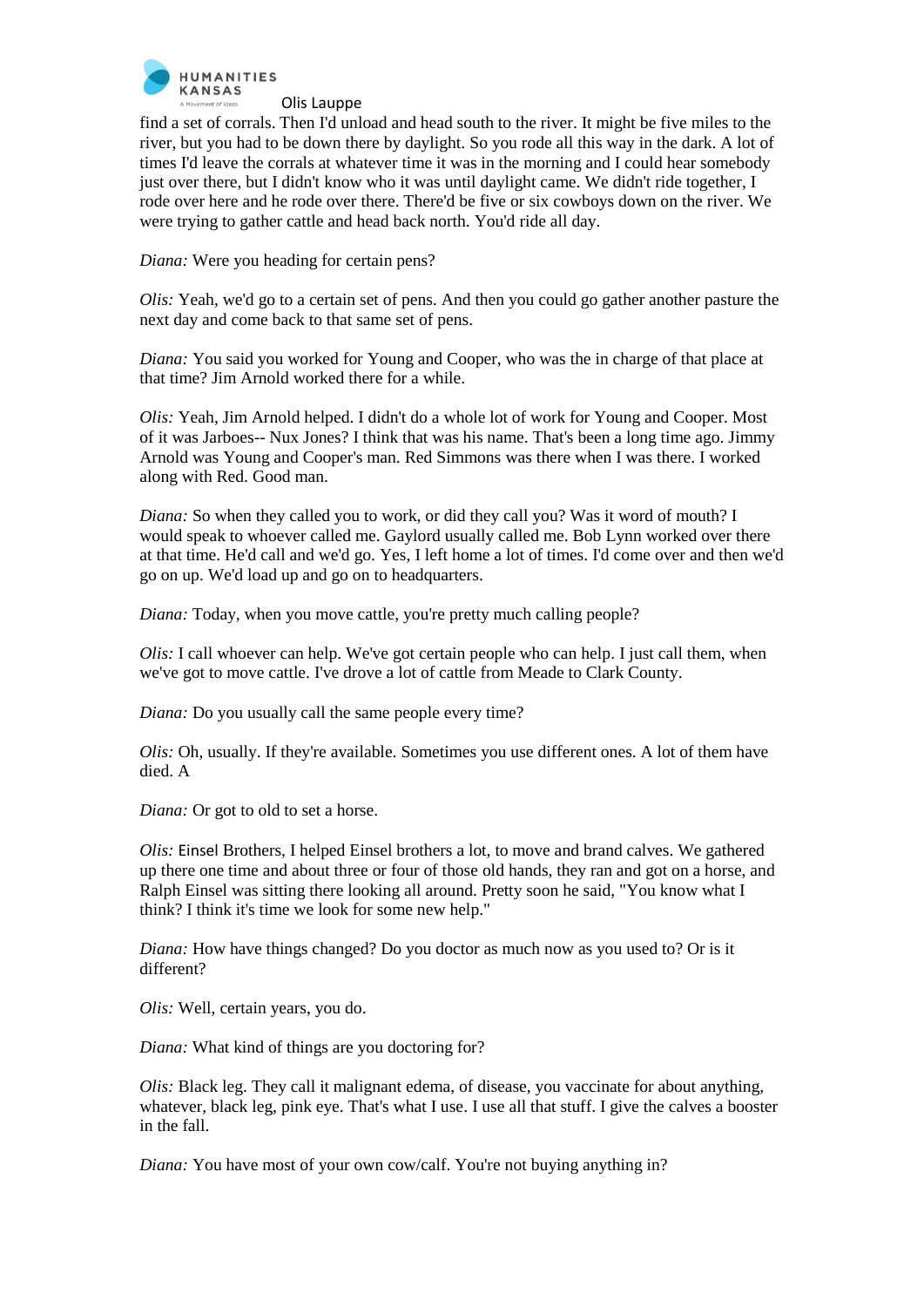

*Olis:* I haven't bought cattle for a long time.

*Diana:* You don't have to really take care of anything that's coming in?

*Olis:* No. And when you wean calves in the fall, you always have some sick from pneumonia or something. Draxxin is good. You know, I've got a dart gun. I have a feed truck, and I can doctor that one over there. I lost my cowboy ability when I started up the feed truck.

*Diana:* It's easier to stay in the feed truck.

*Olis:* I got arthritis and can't rope no more.

*Diana:* It makes a difference, doesn't it.

*Olis:* It's been a good deal for me. And yeah, ranching has changed.

*Diana:* And it has a lot in the last hundred years, right?

*Olis:* The last 10 years, is when it all changed the most.

*Diana:* Has it become more modernized, more automated?

*Olis:* Yeah, it is. We've got away from 100-pound sacks and have a cake bin, a bulk bin.

*Diana:* The feed store just brings it out?

*Olis:* You auger the feed right out on the ground. You don't even have to leave the cab to deal with wild cows. That old cow, when you took off a 100-pound sack of cake, she knew you. You were her buddy. I used to have an old cow who always came out like this. And I got to messing with her, and I got her to where I could lock my knees between her horns and as long as I would stand there and scratch her, she'd never move a muscle. When I would move my knees to where she could get back out, she'd take off, and go stand over there, you know. But yeah. All I had to do was go up there and catch her by the horns and wrap her around my legs, and she would just stand there just real nice. Us guys are not too smart, anyway.

*Diana:* Well, they become pets.

*Olis:* I'll bet there's probably not two ranchers in the whole world that don't have a cow that'll eat out of their hand.

*Olis:* Looking back, what's the smartest thing you've ever done?

*Olis:* Went to work for myself.

*Diana:* If you could change anything, what would you change if you could?

*Olis:* I don't really know.

*Diana:* Are you planning on your operation going to the next generation?

*Olis:* I've already got it set up.

*Diana:* You have a succession plan drawn up and it's all ready to go?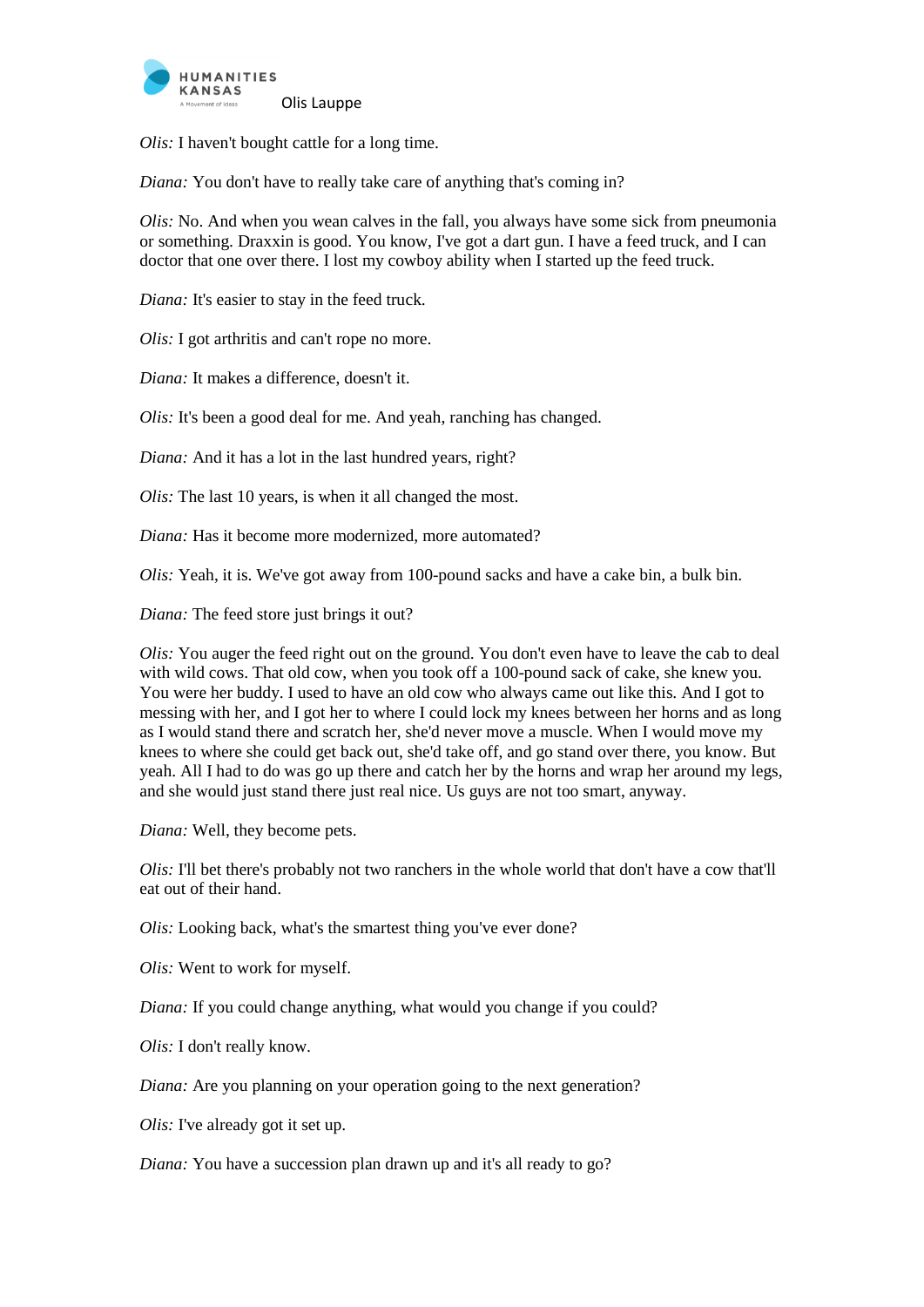

*Olis:* All ready to go, it's all done by a trip to the trust. Everybody doesn't need to know this.

*Diana:* Most people do have something well-established already.

*Olis:* You know, I started out on my own, and it was awful hard to lease land. It was awful hard to get anywhere. And I had family that had land and they wouldn't let me have it. A lot of them told me later, "We don't know why you guys didn't have this, we don't know."

*Diana:* Through the years you've gone from leasing land to having actually acquired some land on your own. You've gone from leasing to owning.

*Olis:* Yeah, I own almost everything I operate, anymore. I've got just a little bit of land leased over in Meade County. The rest of it, I operate it all. I mean, I own it. Some, I'm still paying for it, but I still own it. I'll be 400 years old before I get it paid off.

*Diana:* We're in a partnership here. Tell me some of the ways your family has been involved in the communities that you've lived in.

*Olis:* Oh, we've always been involved in some kind of community organization around. We used to be. years ago, when we had a lot of neighbors, we'd have a community supper once a month and meet in the old school house. That fell apart and then neighbors died and their places were taken over by absentee owners and conglomerates got a part. I've been a member of the Meade County Historical Society for ever. I've served on the board many years, over there. I've lived in Clark County and I've lived there, because I'm pretty well taxed out.

*Olis:* Then I've been a member of the church family from way back years ago when I attended church regularly. I

*Olis:* Is there anything else you'd like to talk about?

*Olis:* Oh, I don't know, I started out on my own 1967. I batched for five years over there, seven years, or five years. I just gradually added to it, here and there and yonder. The best thing I ever done was every time I've had an opportunity and could handle it, I bought a piece of real estate.

*Diana:* When you bought real estate, was it from an auction or sale or was it a private treaty?

*Olis:* It was generally private treaty. The place I live on, the ranch I live on, I leased it for five years. And then my landlord died and I had to either buy it or move. I stuck my neck out and bought it. And then I rented a half-section that had a little grass on it and some farm ground. I didn't farm it, but I had the grass leased. They still wanted to sell it, so they sold it to me. I bought it. My dad had some and I bought it. Then this came up for sale and I bought it and that came up for sale and I bought it. I have bought land at public auction. I bought the Clark County property at public auction.

*Diana:* When you do it with private treaty, do you sometimes get a better deal than you do at public auction?

*Olis:* I don't think so. You just don't have to worry about your neighbor bidding against you. I never have really got a better deal. It was more what you wanted and what I wanted, and if you were happy then so was I. It's a good way to buy land. You don't have to pay an auctioneer and you don't pay a real estate agent.

*Olis:* You might not get what you get at auction, but how much you pay an auctioneer and